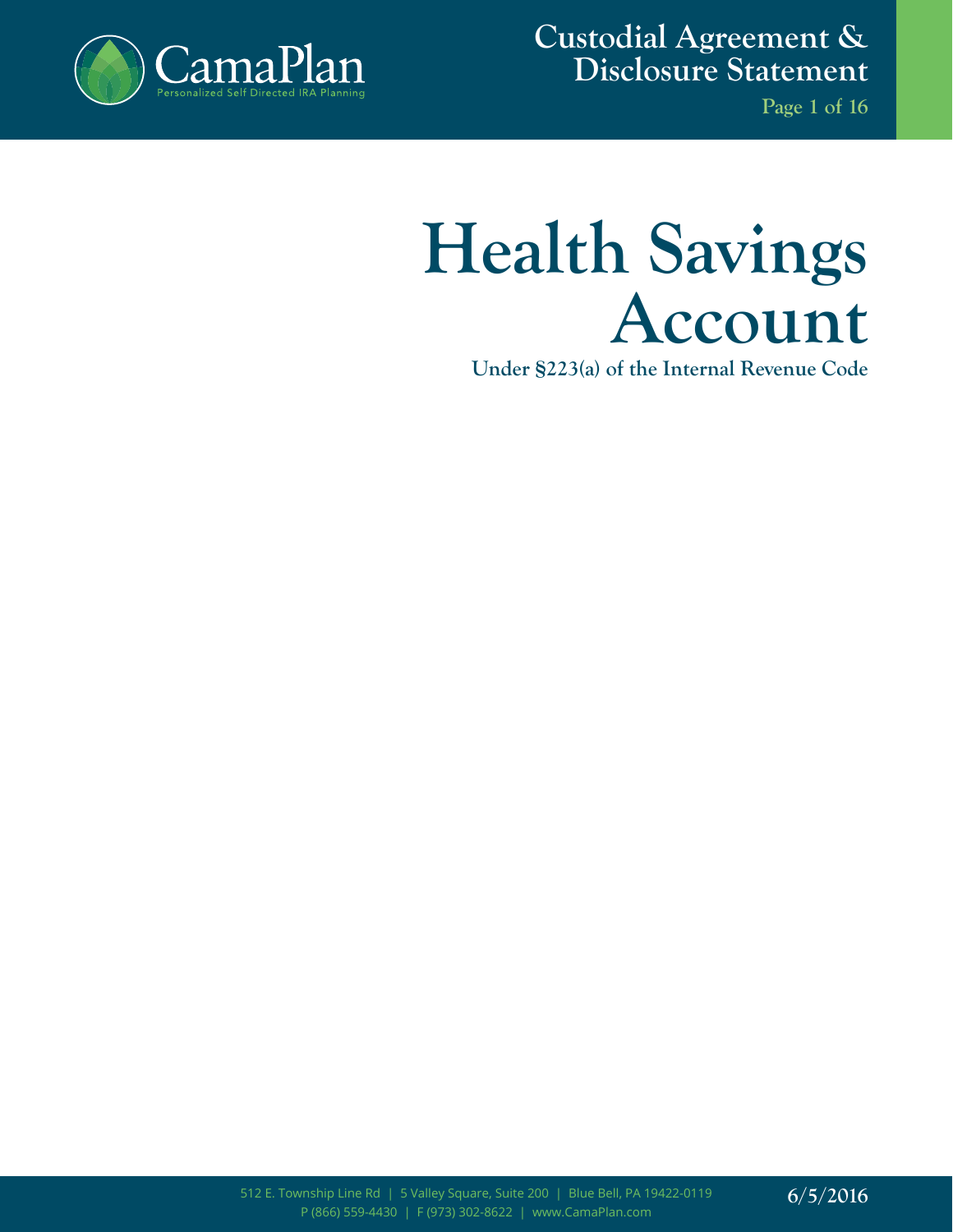# **HSA Health Savings Custodial Account**

(Under Section 223(a) of the Internal Revenue Code)

# **Article I**

- 1.01 The custodian will accept additional cash contributions for the tax year made by the account owner or on behalf of the account owner (by an employer, family member or any other person). No contributions will be accepted by the custodian for any account owner that exceeds the maximum amount for family coverage plus the catch-up contribution.
- 1.02 Contributions for any tax year may be made at any time before the deadline for filing the account owner's federal income tax return for that year (without extensions).
- 1.03 Rollover contributions from an HSA or an Archer Medical Savings Account (Archer MSA) (unless prohibited under this agreement) need not be in cash and are not subject to the maximum annual contribution limit set forth in Article II.
- 1.04 Qualified HSA distributions from a health flexible spending arrangement or health reimbursement arrangement must be completed in a trusteeto-trustee transfer and are not subject to the maximum annual contribution limit set forth in Article II.
- 1.05 Qualified HSA funding distributions from an individual retirement account must be completed in a trustee-to-trustee transfer and are subject to the maximum annual contribution limit set forth in Article II.

# **Article II**

- 2.01 For calendar year 2011, the maximum annual contribution limit for an account owner with single coverage is \$3,050. This amount increases to \$3,100 in 2012. For calendar year 2011, the maximum annual contribution limit for an account owner with family coverage is \$6,150. This amount increases to \$6,250 in 2012. These limits are subject to cost-of-living adjustments after 2012.
- 2.02 Contributions to Archer MSAs or other HSAs count toward the maximum annual contribution limit to this HSA.
- 2.03 For calendar year 2009 and later years, an additional \$1,000 catch-up contribution may be made for an account owner who is at least age 55 or older and not enrolled in Medicare.
- 2.04 Contributions in excess of the maximum annual contribution limit are subject to an excise tax. However, the catch-up contributions are not subject to an excise tax.

#### **Article III**

3.01 It is the responsibility of the account owner to determine whether contributions to this HSA have exceeded the maximum annual contribution limit described in Article II. If contributions to this HSA exceed the maximum annual contribution limit, the account owner shall notify the trustee that there exist excess contributions to the HSA. It is the responsibility of the account owner to request the withdrawal of the excess contribution and any net income attributable to such excess contribution.

#### **Article IV**

4.01 The account owner's interest in the balance in this custodial account is nonforfeitable.

#### **Article V**

- 5.01 No part of the custodial funds in this account may be invested in life insurance contracts or in collectibles as defined in section 408(m).
- 5.02 The assets of this account may not be commingled with other property except in a common trust fund or common investment fund.
- Neither the account owner nor the custodian will engage in any prohibited transaction with respect to this account (such as borrowing or pledging the account or engaging in any other prohibited transaction as defined in section 4975).

#### **Article VI**

- 6.01 Distributions of funds from this HSA may be made upon the direction of the account owner.
- 6.02 Distributions from this HSA that are used exclusively to pay or reimburse qualified medical expenses of the account owner, his or her spouse, or dependents are tax-free. However, distributions that are not used for qualified medical expenses are included in the account owner's gross income and are subject to an additional 20 percent tax on that amount. The additional 20 percent tax does not apply if the distribution is made after the account owner's death, disability, or reaching age 65.
- 6.03 The custodian is not required to determine whether the distribution is for the payment or reimbursement of qualified medical expenses. Only the account owner is responsible for substantiating that the distribution is for qualified medical expenses and must maintain records sufficient to show, if required, that the distribution is tax-free.

#### **Article VII**

- 7.01 If the account owner dies before the entire interest in the account is distributed, the entire account will be disposed of as follows:
- 7.02 If the beneficiary is the account owner's spouse, the HSA will become the spouse's HSA as of the date of death.
- 7.03 If the beneficiary is not the account owner's spouse, the HSA will cease to be an HSA as of the date of death. If the beneficiary is the account owner's estate, the fair market value of the account as of the date of death is taxable on the account owner's final return. For other beneficiaries, the fair market value of the account is taxable to that person in the tax year that includes such date.

#### **Article VIII**

- 8.01 The account owner agrees to provide the custodian with information necessary for the custodian to prepare any report or return required by the IRS.
- 8.02 The custodian agrees to prepare and submit any report or return as prescribed by the IRS.

#### **Article IX**

9.01 Notwithstanding any other article that may be added or incorporated in this agreement, the provisions of Articles I through VIII and this sentence are controlling. Any additional article in this agreement that is inconsistent with section 223 or IRS published guidance will be void.

#### **Article X**

10.01 This agreement will be amended from time to time to comply with the provisions of the Code or IRS published guidance. Other amendments may be made with the consent of the persons whose signatures appear below.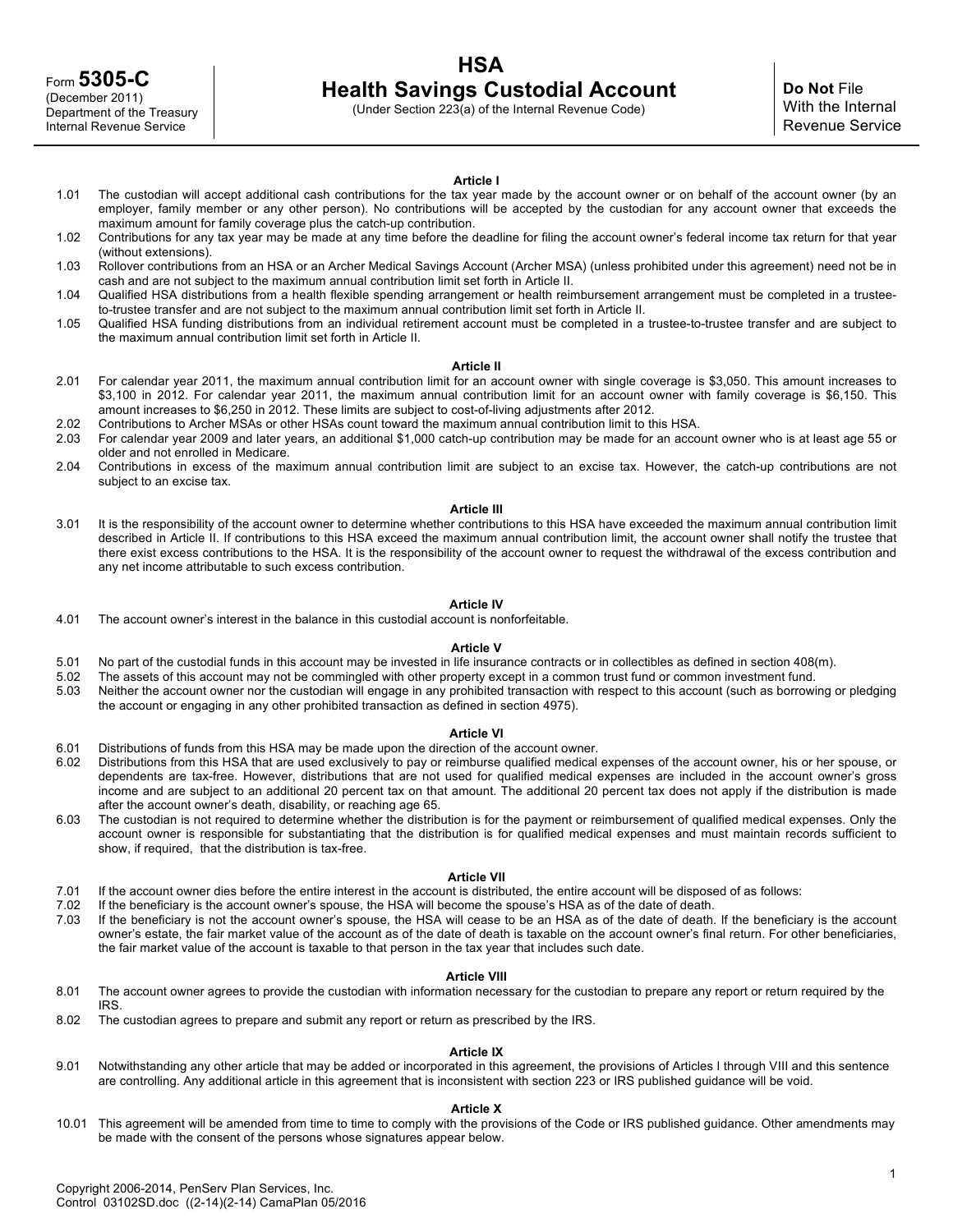# **Article XI-Trust Provisions**

## 11.01 **Applicable Law**: This Custodial Agreement shall be governed by the laws of the state where the Trust resides.

- 11.01.1 **Administrator: For the Custodian: The Custodian may designate and engage a third party to perform Administrative and other related services in connection with this Custodial Account. The Custodian has engaged CAMA Self-Directed IRA, LLC (the Administrator) for the purpose of administering Health Savings Accounts established under this Custodial Agreement. The powers and duties delineated herein to the Custodian shall apply to and be performed by the Administrator, unless otherwise prohibited under applicable law. All limitations of duties to the Depositor, and releases or indemnifications of the Custodian by the Depositor in this agreement shall apply equally to the Administrator. The Administrator for the Custodial Account is Cama Self-Directed IRA, LLC dba CamaPlan, a PA LLC.**
- 11.02 **Annual Accounting**: The Custodian shall, at least annually, provide the Account Beneficiary or Designated Beneficiary (in the case of death) with an accounting of such Account Beneficiary's account. Such accounting shall be deemed to be accepted by the Account Beneficiary or Designated Beneficiary, if the Account Beneficiary or Designated Beneficiary does not object in writing within 60 days after the mailing of such accounting statement.
- 11.03 **Amendment**: The Account Beneficiary (or the Designated Beneficiary if the Account Beneficiary has died) irrevocably delegates to the Custodian the right and power to amend this Custodial Agreement. Except as hereafter provided, the Custodian will give the Account Beneficiary 30 days prior written notice of any amendment. In case of an amendment, including a retroactive amendment, required by law, the Custodian will provide written notice to the Account Beneficiary of the amendment within 30 days after the amendment is made, or if later, by the time that notice of the amendment is required to be given under regulations or other guidance provided by the IRS. The Account Beneficiary (or Designated Beneficiary, if applicable) shall be deemed to have consented to any such amendment unless the Account Beneficiary (or Designated Beneficiary) notifies the Custodian to the contrary within 30 days after notice to the Account Beneficiary or Designated Beneficiary and requests a distribution or transfer of the balance in the account.

## 11.04 **Resignation and Removal of Custodian**:

- (a) The Custodian may resign and appoint a successor trustee or custodian to serve under this agreement or under another governing agreement selected by the successor trustee or custodian by giving the Depositor written notice at least 30 days prior to the effective date of such resignation and appointment, which notice shall also include or be provided under separate cover a copy of such other governing instrument, if applicable, and the related disclosure statement. The Depositor shall then have 30 days from the date of such notice to either request a distribution of the entire account balance or designate a different successor trustee or custodian and notify the Custodian of such designation. If the Depositor does not request distribution of the account balance or notify the Custodian of the designation of a different successor trustee or custodian within such 30 day period, the Depositor shall be deemed to have consented to the appointment of the successor trustee or custodian and the terms of any new governing instrument, and neither the Depositor nor the successor shall be required to execute any written document to complete the transfer of the account to the successor trustee or custodian. The successor trustee or custodian may rely on any information, including beneficiary designations, previously provided by the Depositor to the **Custodian**
- (b) The Depositor may at any time remove the Custodian and replace the Custodian with a successor trustee or custodian of the Depositor's choice by giving 30 days notice of such removal and replacement. The Custodian shall then deliver the assets of the account as directed by the Depositor. However, the Custodian may retain a portion of the assets of the HSA as a reserve for payment of any anticipated remaining fees and expenses, and shall pay over any remainder of this reserve to the successor trustee or custodian upon satisfaction of such fees and expenses.
- (c) The Custodian may resign and demand that the Depositor appoint a successor trustee or custodian of this HSA by giving the Depositor written notice at least 30 days prior to the effective date of such resignation. The Depositor shall then have 30 days from the date of such notice to designate a successor trustee or custodian, notify the Custodian of the name and address of the successor trustee or custodian, and provide the Custodian with appropriate evidence that such successor has accepted the appointment and is qualified to serve as trustee or custodian of an HSA.
	- (1) If the Depositor designates a successor trustee or custodian and provides the Custodian evidence of the successor's acceptance of appointment and qualification within such 30-day period, the Custodian shall then deliver all of the assets held by the Custodian in the account (whether in cash or personal or real property, wherever located, and regardless of value) to the successor trustee or custodian.
	- (2) If the Depositor does not notify the Custodian of the appointment of a successor trustee or custodian within such 30 day period, then the Custodian may distribute all of the assets held by the Custodian in the account (whether in cash or personal or real property, wherever located, and regardless of value) to the Depositor, outright and free of trust, and the Depositor shall be wholly responsible for the tax consequences of such distribution.

In either case, the Custodian may expend any assets in the account to pay expenses of transfer (including re-registering the assets and preparation of deeds, assignments, and other instruments of transfer or conveyance) to the successor trustee or custodian or the Depositor, as the case may be. In addition, the Custodian may retain a portion of the assets as a reserve for payment of any anticipated remaining fees and expenses. Upon satisfaction of such fees and expenses, the Custodian shall pay over any remainder of the reserve to the successor trustee or custodian or to the Depositor, as the case may be.

(d) Administrator may at anytime select a qualified successor custodian by giving the Depositor and Custodian written notice at least 30 days prior to the effective date of such appointment, which notice shall also include or be provided under separate cover a copy of such other governing instrument. if applicable, and the related disclosure statement. The Depositor shall then have 30 days from the date of such notice to either request a distribution of the entire Custodial Account balance or designate a different successor trustee or custodian and notify the Custodian and Administrator of such designation. If the depositor does not request distribution of the Custodial Account balance or notify the Administrator of the designation of a different successor trustee or custodian within such 30 day period., the Depositor shall be deemed to have consented to the appointment of the successor custodian and the terms of any new governing instrument, and neither the Depositor nor the successor shall be required to execute any written document to complete the transfer of the Custodial Account to the successor custodian. The successor custodian may rely on any information, including beneficiary designations, previously provided by the Depositor to the Custodian.

#### 11.05 **Custodian's and Administrator's Fees and Expenses**:

- (a) The Account Beneficiary or Designated Beneficiary agrees to pay the Custodian any and all fees specified in the Custodian's current published fee schedule for establishing and maintaining this HSA, including any fees for distributions from, transfers from, and terminations of this HSA. The Custodian may change its fee schedule at any time by giving the Account Beneficiary or Designated Beneficiary 30 days prior written notice.
- (b) The Account Beneficiary or Designated Beneficiary agrees to pay any expenses incurred by the Custodian in the performance of its duties in connection with the account. Such expenses include, but are not limited to, administrative expenses, such as legal and accounting fees, and any taxes of any kind whatsoever that may be levied or assessed with respect to such account.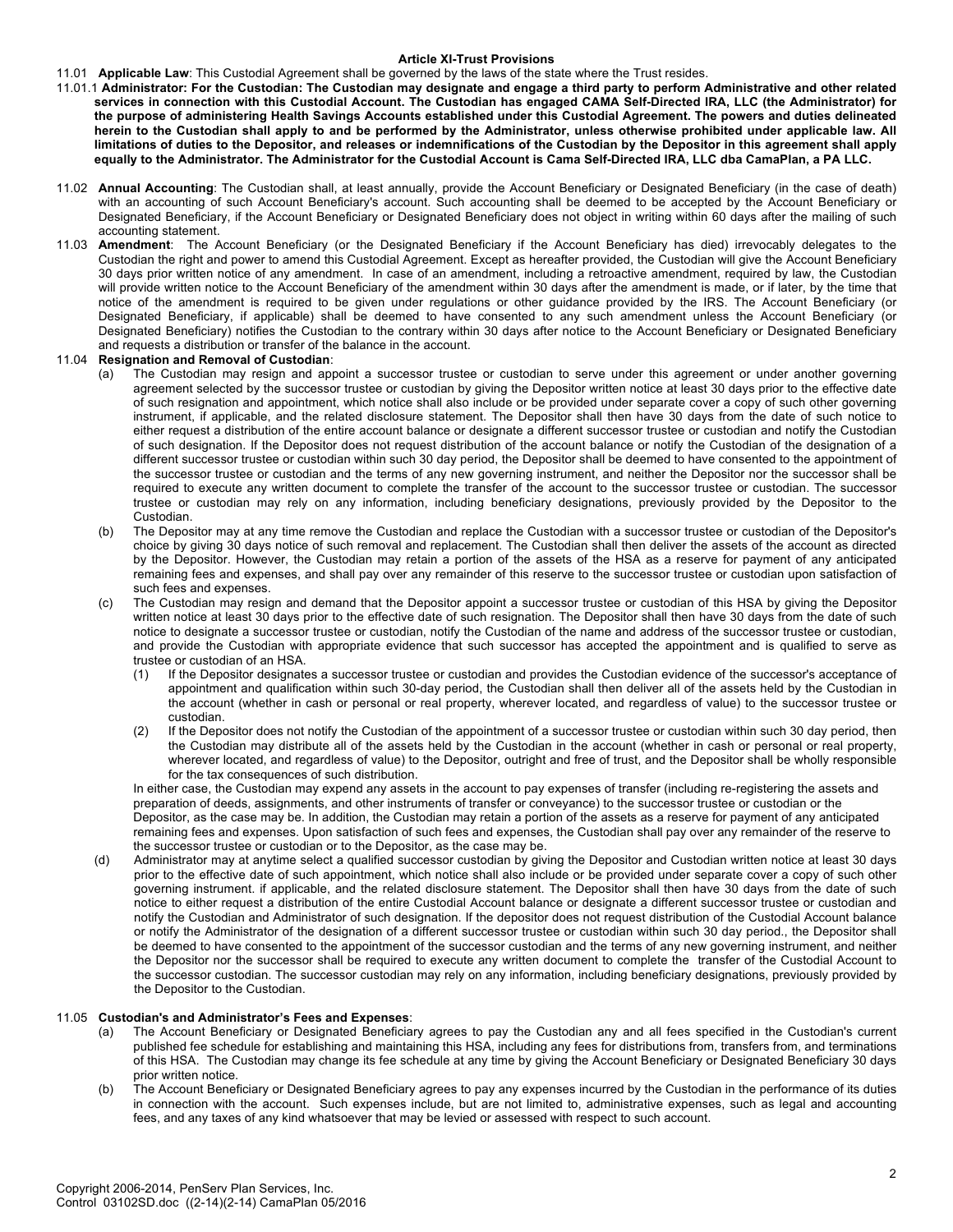- (c) All such fees, taxes, and other administrative expenses charged to the account shall be collected either from the assets in the account or from any contributions to or distributions from such account if not paid by the Account Beneficiary or Designated Beneficiary, but the Account Beneficiary or Designated Beneficiary shall be responsible for any deficiency.
- (d) In the event that for any reason the Custodian is not certain as to who is entitled to receive all or part of the Custodial Funds, the Custodian reserves the right to withhold any payment from the Custodial account, to request a court ruling to determine the disposition of the Custodial assets, and to charge the Custodial account for any expenses incurred in obtaining such legal determination.
- (e) The Administrator shall be entitled to receive, from the assets held in the Custodial Account, a fee equal in amount to all income that is generated from any Undirected Cash (defined as any cash in the Custodial Account not invested pursuant to a specific investment direction by Depositor) which has been deposited by Administrator into FDIC or other United States government insured financial institutions, United States government securities, or securities that are insured or guaranteed by the United States government, as provided in Section 12.01(b) below. Custodian's fees from the Undirected Cash in the Custodial Account are associated with cash management activities, including, but not limited to, account maintenance, depository bank selection, transaction processing, subaccounting, record keeping, and other services performed under the terms of this Agreement. Custodian and/or Administrator retain the right, but do not have the obligation, to reduce this fee by rebating a portion of the fee into the Custodial Account. The Depositor agrees that this fee may be retained by the Custodian as compensation for the services provided by Custodian under this Agreement. The Custodian and/or Administrator may pay all or an agreed portion of this fee to the Administrator as agreed between the Custodian and the Administrator. The Custodian reserves the right to change all or part of the Custodial Fee Schedule at its discretion with 30 days advance written notice to Depositor.
- (f) In addition to any portion of the Custodian's fee that the Administrator receives from the Custodian as provided in Section 11.05(e), the Administrator shall be entitled to fees for account opening, asset purchases and sales, distributions, transfers, terminations, and annual administration of the Custodial Account, along with other miscellaneous fees, as disclosed in a fee schedule provided by the Administrator to the Depositor. The Administrator may change its fee schedule at any time by giving the Depositor 30 days prior written notice. If payment is not received within thirty (30) days from the due date reflected on an invoice, a past due notice will be mailed to Depositor and a late fee equal to the lower of (a) 1.5% of the outstanding invoice for every month or partial month that the invoice is outstanding or (b) the maximum late penalty permitted under the state law where the Administrator is organized, shall be assessed to the Custodial Account. Additionally, assets may be liquidated from the account, without notice, for any outstanding fee which has not been paid. If fees are not paid within thirty (30) days after Administrator has mailed the past due notice, Administrator will begin the process of closing the Custodial Account. Any asset distributed directly to Depositor as part of closing the Custodial Account will be reported to the IRS on Form 1099-R and may subject the Depositor to possible taxes and penalties. Accounts with past due fees, unfunded accounts, and accounts with zero value will continue to incur administration fees until such time as Depositor notifies Administrator (on a form prescribed by Custodian) of Depositor's intent to close the account or until Custodian resigns
- 11.06 **Withdrawal Requests**: All requests for withdrawal shall be in writing on a form provided by the Custodian. Such written notice must also contain the reason for the withdrawal and the method of distribution being requested. The Custodian, in its sole discretion, may permit payments from this HSA to be made directly to the health service provider as permitted on the form provided by the Custodian. However, any such payments made to any person other than the Account Beneficiary (or Designated Beneficiary, if applicable) shall be reported in accordance with IRS instructions to the Account Beneficiary or Designated Beneficiary, as appropriate. The Custodian also, in its sole discretion, may develop other administrative processes to effectuate payments from this HSA, including but not limited to, check writing privileges or debit cards.
- 11.07 **Responsibilities**: The Account Beneficiary agrees that all information and instructions given to the Custodian by the Account Beneficiary is complete and accurate and that the Custodian shall not be responsible for any incomplete or inaccurate information provided by the Account Beneficiary or Account Beneficiary's Designated Beneficiary(ies). The Account Beneficiary agrees to be responsible for all tax consequences arising from contributions to and distributions from this Custodial account and acknowledges that no tax advice has been provided by the Custodian. The Account Beneficiary also agrees to be responsible for determining his or her eligibility to participate in this HSA, including the amount and deductibility of HSA contributions to or for distributions from the HSA for Federal and/or state income tax purposes. The Account Beneficiary also agrees to be responsible for determining whether or not the health plan meets the requirements of a High Deductible Health Plan and whether any payments from the HSA are used for eligible medical expenses.
- 11.08 **Designated Beneficiary**: Except as may be otherwise required by State law, in the event of the Account Beneficiary's death, the balance in the account shall be paid to the beneficiary or beneficiaries designated by the Account Beneficiary on a beneficiary designation form acceptable to and filed with the Custodian. The Account Beneficiary may change the Account Beneficiary's beneficiary or beneficiaries at any time by filing a new beneficiary designation with the Custodian. If no beneficiary designation is in effect, if none of the named beneficiaries survive the Account Beneficiary, or if the Custodian cannot locate any of the named beneficiaries after reasonable search, any balance in the account will be payable to the Account Beneficiary's Spouse, and if the Spouse has predeceased the Account Beneficiary or the Account Beneficiary has no Spouse, the benefit will be payable to the Account Beneficiary's estate. If the Account Beneficiary's Designated Beneficiary is his or her spouse, the spouse may elect to treat this HSA as the spouse's own HSA. The term Account Beneficiary also includes the Designated Beneficiary, where appropriate, throughout this Agreement.

# **Article XII-Self-Directed HSA Provisions**

- 12.01 **Investment of Contributions**: (a) At the direction of the Account Beneficiary (or the direction of the designated beneficiary upon the Account Beneficiary's death), the Custodian shall invest all contributions to the account and earnings thereon in investments acceptable to the Custodian, which may include marketable securities traded on a recognized exchange or "over the counter" (excluding any securities issued by the Custodian), covered call options, certificates of deposit, and other investments to which the Custodian consents, in such amounts as are specifically selected and specified by the Account Beneficiary in orders to the Custodian in such form as may be acceptable to the Custodian, without any duty to diversify and without regard to whether such property is authorized by the laws of any jurisdiction as a trust investment. The Custodian shall be responsible for the execution of such orders and for maintaining adequate records thereof. However, if any such orders are not received as required, or, if received, are unclear in the opinion of the Custodian, all or a portion of the contribution may be held uninvested without liability for loss of income or appreciation, and without liability for interest pending receipt of such orders or clarification, or the contribution may be returned. The Custodian may, but need not, establish programs under which cash deposits in excess of a minimum set by it will be periodically and automatically invested in interest-bearing investment funds. The Custodian shall have no duty other than to follow the written investment directions of the Account Beneficiary, and shall be under no duty to question said instructions and shall not be liable for any investment losses sustained by the Account Beneficiary.
- (b) Depositor hereby acknowledges and agrees that Administrator will deposit all Undirected Cash in the Custodial Account into pooled deposit accounts at one or more FDIC or other United States government insured institutions or in United States government securities or in securities that are insured or guaranteed by the United States government pending further investment direction by Depositor. All income generated by Undirected Cash in Administrator's pooled deposit accounts shall be retained by the Administrator as fees, as described in paragraph 11.05 above. Depositor authorizes Custodian and/or Administrator to transfer any Undirected Cash in the Custodial Account into any FDIC insured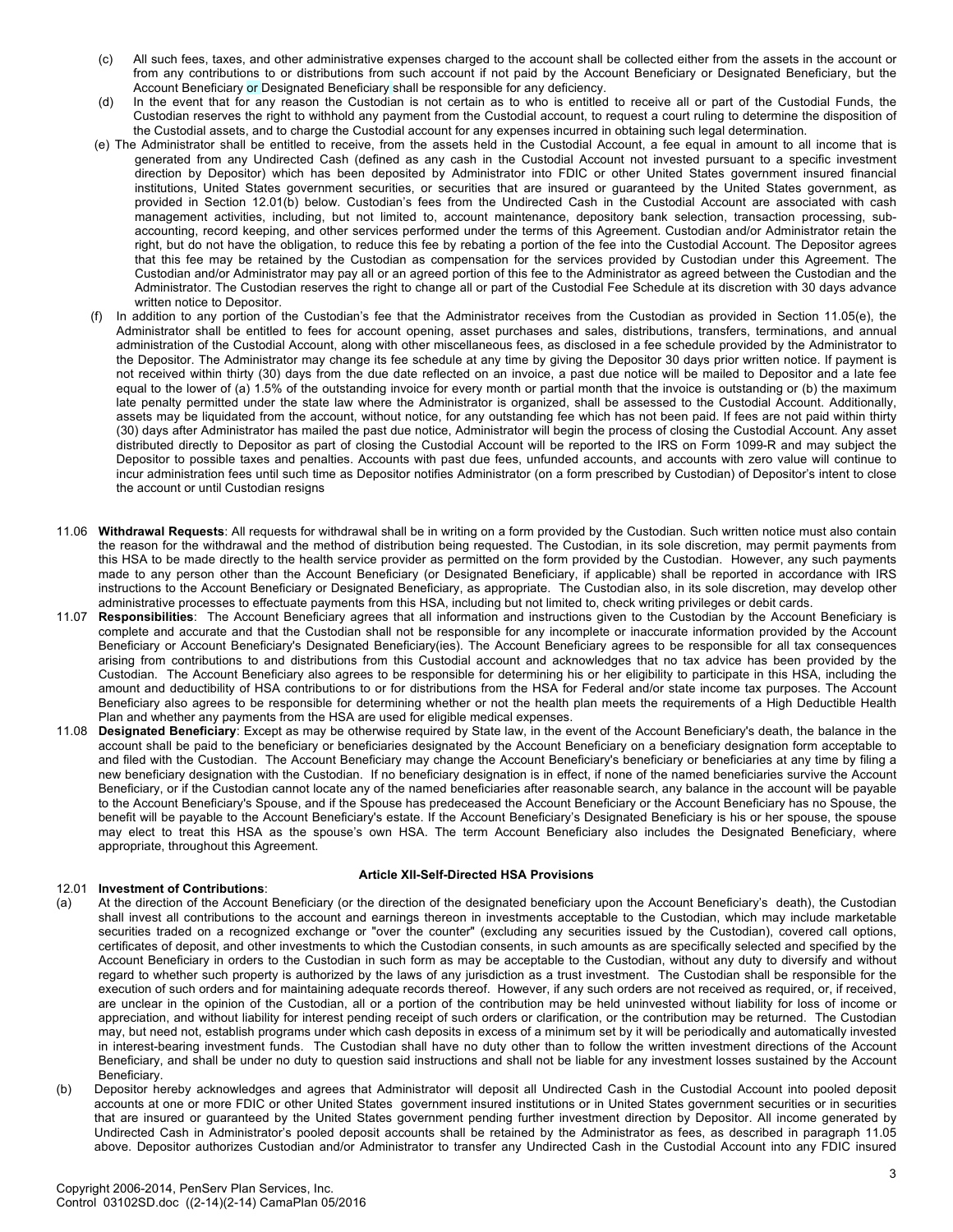financial institution or in United States government securities or in securities that are insured or guaranteed by the United States government without any further approval or direction by the Depositor.

- 12.01.1 **Indemnification**: The Custodian and Administrator shall have no duty other than to follow the written instructions of the Designated Beneficiary (or Depositor or Responsible Individual), and shall be under no duty to question said instructions and shall not be liable for any investment losses sustained by the Designated Beneficiary (or Depositor or Responsible Individual) under any circumstances. By performing services under this Agreement, the Custodian and the Administrator are acting as the agent of Designated Beneficiary (or Depositor or Responsible Individual), and nothing in this Agreement shall be construed as conferring fiduciary status on the Custodian or the Administrator. Designated Beneficiary (or Depositor or Responsible Individual) agrees to indemnify and hold harmless the Custodian and the Administrator from any and all claims, damages, liability, actions, costs, expenses (including reasonable attorneys' fees) and any loss to the Custodial Account, to the Designated Beneficiary (or Depositor or Responsible Individual) or to Designated Beneficiary (or Depositor or Responsible Individual) beneficiary(ies) as a result of any action taken (or omitted to be taken) pursuant to and/or in connection with any investment transaction directed by Designated Beneficiary (or Depositor or Responsible Individual) or Designated Beneficiary (or Depositor or Responsible Individual) investment advisor or resulting from serving as the Custodian or the Administrator, including, without limitation, claims, damages, liability, actions and losses asserted by the Designated Beneficiary (or Depositor or Responsible Individual)or the Designated Beneficiary (or Depositor or Responsible Individual) beneficiary(ies).
- 12.02 **Registration**: All assets of the account shall be registered in the name of the Custodian or of a suitable nominee. The same nominee may be used with respect to assets of other investors whether or not held under agreements similar to this one or in any capacity whatsoever. However, each Account Beneficiary's account shall be separate and distinct; a separate account therefore shall be maintained by the Custodian, and the assets thereof shall be held by the Custodian in individual or bulk segregation either in the Custodian's vaults or in depositories approved by the Securities and Exchange Commission under the Securities Exchange Act of 1934.
- 12.03 **Investment Advisor**: The Account Beneficiary may appoint an Investment Advisor, qualified under Section 3(38) of the Employee Retirement Income Security Act of 1974 (ERISA), to direct the investment of his HSA. The Account Beneficiary shall notify the Custodian in writing of any such appointment by providing the Custodian a copy of the instruments appointing the Investment Advisor and evidencing the Investment Advisor's acceptance of such appointment, an acknowledgment by the Investment Advisor that it is a fiduciary of the account, and a certificate evidencing the Investment Advisor's current registration under the Investment Advisor's Act of 1940. The Custodian shall comply with any investment directions furnished to it by the Investment Advisor, unless and until it receives written notification from the Account Beneficiary that the Investment Advisor's appointment has been terminated. The Custodian shall have no duty other than to follow the written investment directions of such Investment Advisor and shall be under no duty to question said instructions, and the Custodian shall not be liable for any investment losses sustained by the Account Beneficiary.
- 12.04 **No Investment Advice**: The Custodian does not assume any responsibility for rendering advice with respect to the investment and reinvestment of Designated Beneficiary (or Depositor or Responsible Individual)'s account and shall not be liable for any loss which results from Designated Beneficiary (or Depositor or Responsible Individual)'s exercise of control over his account. The Custodian and Designated Beneficiary (or Depositor or Responsible Individual) may specifically agree in writing that the Custodian shall render such advice, but the Designated Beneficiary (or Depositor or Responsible Individual) shall still have and exercise exclusive responsibility for control over the investment of the assets of his account, and the Custodian shall not have any duty to question his investment directives. Designated Beneficiary (or Depositor or Responsible Individual) acknowledges and agrees that the Custodian and the Administrator do not provide or assume responsibility for any tax, legal or investment advice with respect to the investments and assets in the Custodial Account and shall not be liable for any loss which results from the Designated Beneficiary (or Depositor or Responsible Individual)'s exercise of control over the Custodial Account. The Designated Beneficiary (or Depositor or Responsible Individual) and the Designated Beneficiary (or Depositor or Responsible Individual)'s beneficiary(ies) release, indemnify and agree to hold the Custodian and the Administrator harmless in the event that any investment or sale of the assets in the Custodial Account pursuant to a direction by the Designated Beneficiary (or Depositor or Responsible Individual) or the Designated Beneficiary (or Depositor or Responsible Individual)'s Investment Advisor violates any federal or state law or regulation or otherwise results in a disqualification, penalty, tax or fine imposed upon the Custodian, the Administrator, the Designated Beneficiary (or Depositor or Responsible Individual) or the Custodial Account.
- 12.05 **Prohibited Transactions**: Notwithstanding anything contained herein to the contrary, the Custodian shall not lend any part of the corpus or income of the account to; pay any compensation for personal services rendered to the account to; make any part of its services available on a preferential basis to; acquire for the account any property, other than cash, from; or sell any property to, any Designated Beneficiary (or Depositor or Responsible Individual), any member of a Designated Beneficiary (or Depositor or Responsible Individual)'s family, or a corporation controlled by any Designated Beneficiary (or Depositor or Responsible Individual) through the ownership, directly or indirectly, of 50 percent or more of the total combined voting power of all classes of stock entitled to vote, or of 50 percent or more of the total value of shares of all classes of stock of such corporation. The Designated Beneficiary (or Depositor or Responsible Individual) acknowledges and agrees that the Custodial Account is subject to the provisions of section 4975, which defines certain prohibited transactions. Designated Beneficiary (or Depositor or Responsible Individual) acknowledges and agrees that the Custodian and the Administrator shall make no determination as to whether any transaction or investment in the Custodial Account is prohibited under sections 4975, 408(e) or 408A, or under any other state or federal law. The Designated Beneficiary (or Depositor or Responsible Individual) understands that should the Custodial Account engage in a prohibited transaction and depending on the type of prohibited transaction, certain assets of the Custodial Account will be deemed to have been distributed and will be subject to taxes as well as possible penalties. The Designated Beneficiary (or Depositor or Responsible Individual) agrees that he or she will consult with a tax or legal professional of the Designated Beneficiary (or Depositor or Responsible Individual)'s choice to ensure that none of the investments in the Custodial Account will constitute a prohibited transaction and that the investments in the Custodial Account comply with all applicable federal and state laws, regulations and requirements.
- 12.06 **Unrelated Business Income Tax**: If the Designated Beneficiary (or Depositor or Responsible Individual) directs investment of the account in any investment which results in unrelated business taxable income, it shall be the responsibility of the Designated Beneficiary (or Depositor or Responsible Individual) to so advise the Custodian and to provide the Custodian with all information necessary to prepare and file any required returns or reports for the account. As the Custodian may deem necessary, and at the Designated Beneficiary (or Depositor or Responsible Individual)'s expense, the Custodian may request a taxpayer identification number for the account, file any returns, reports, and applications for extension, and pay any taxes or estimated taxes owed with respect to the account. The Custodian may retain suitable accountants, attorneys, or other agents to assist it in performing such responsibilities. .The Designated Beneficiary (or Depositor or Responsible Individual) acknowledges and agrees that the Custodial Account is subject to the provisions of Internal Revenue Code Sections 511-514 relating to Unrelated Business Taxable Income (UBTI) of tax-exempt organizations. If the Designated Beneficiary (or Depositor or Responsible Individual) directs the Custodian to make an investment in the Custodial Account which generates UBTI, the Designated Beneficiary (or Depositor or Responsible Individual) agrees to prepare or have prepared the required IRS Form 990-T tax return, an application for an Employer Identification Number (EIN) for the Custodial Account (if not previously obtained), and any other documents that may be required, and to submit them to the Custodian for filing with the Internal Revenue Service at least ten (10) days prior to the date on which the return is due, along with an appropriate directive authorizing the Custodian to execute the forms on behalf of the Custodial Account and to pay the applicable tax from the assets in the Custodial Account.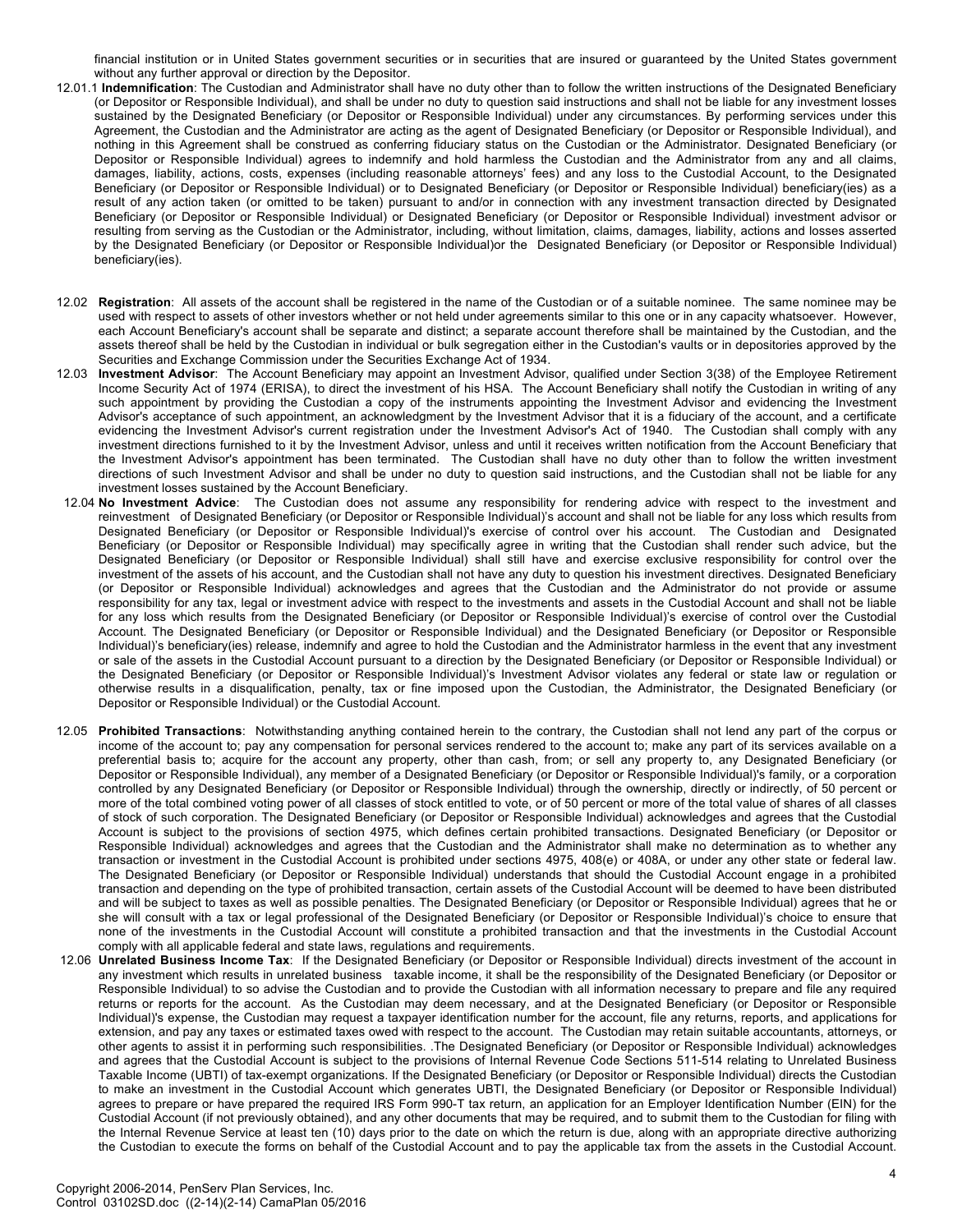Designated Beneficiary (or Depositor or Responsible Individual) understands and acknowledges that the Custodian and the Administrator do not make any determination of whether or not investments in the Custodial Account generate UBTI; have no duty to and do not monitor whether or not the Custodial Account has incurred UBTI; and do not prepare Form 990-T on behalf of the Custodial Account

- 12.07 **Disclosures and Voting**: The Custodian shall deliver, or cause to be executed and delivered, to Account Beneficiary all notices, prospectuses, financial statements, proxies and proxy soliciting materials relating to assets credited to the account. The Custodian shall not vote any shares of stock or take any other action, pursuant to such documents, with respect to such assets except upon receipt by the Custodian of adequate written instructions from Account Beneficiary.
- 12.08 **Miscellaneous Expenses**: In addition to those expenses set out in Article XI, section 11.05 of this plan, the Account Beneficiary agrees to pay any and all expenses incurred by the Custodian in connection with the investment of the account, including expenses of preparation and filing any returns and reports with regard to unrelated business income, including taxes and estimated taxes, as well as any transfer taxes incurred in connection with the investment or reinvestment of the assets of the account.
- 12.09 **Nonbank Custodian Provision**: If the Custodian is a nonbank Custodian, the Account Beneficiary shall substitute another trustee or custodian in place of the Custodian upon receipt of notice from the Commissioner of the Internal Revenue Service or his delegate that such substitution is required because the Custodian has failed to comply with the requirements of Income Tax Regulations Section 1.408-2(e), or is not keeping such records, making such returns, or rendering such statements as are required by applicable law, regulations, or other rulings. The successor trustee or custodian shall be a bank, insured credit union, or other person satisfactory to the Secretary of the Treasury pursuant to Section 408(a)(2) of the Code. Upon receipt by the Custodian of written acceptance by its successor of such successor's appointment, Custodian shall transfer and pay over to such successor the assets of the account (less amounts retained pursuant to Article XI, Section 11.04 of the Custodial Agreement) and all records (or copies thereof) of the Custodian pertaining thereto, provided that the successor trustee or custodian agrees not to dispose of any such records without the Custodian's consent.

# **Article XIII-Glossary of Terms**

- 13.01 **Account Beneficiary**: The individual on whose behalf the HSA is established and who meets the definition of an Eligible Individual.
- 13.02 **Adoption Agreement:** The form furnished by the Custodian used to establish the HSA. The Adoption Agreement is deemed to be a part of this Custodial Agreement.
- 13.03 **Archer MSA** or **Medical Savings Account (MSA)**: A medical savings account described in Section 220 IRC.
- 13.04 **Dependents**: Dependents include any individuals who receive over half of their support for the calendar year from the taxpayer as defined in Section 152 IRC.
- 13.05 **Designated Beneficiary:** The term "designated beneficiary" means the person or persons named by the Account Beneficiary as beneficiary of the account upon the death of the Account Beneficiary.
- 13.06 **Employer**: The Employer includes the Account Beneficiary's employer, the employer of the Account Beneficiary's spouse, a self-employed individual, or the spouse of a self-employed individual. All employers which are members of a controlled group under Section 414 are considered a single employer for purposes of these rules.
- 13.07 **Eligible Individual:** The term "eligible individual" means with respect to any month, any individual who:
	- (a) is covered under a high deductible health plan (HDHP) as of the first day of such month;
	- (b) is not also covered under any other health plan that is not a HDHP while being covered by the high deductible health plan;
	- (c) is not enrolled in Medicare; and
	- (d) cannot be claimed as a dependent on another person's income tax return.
	- The rule that requires that the eligible individual not be covered under any other health plan does not include:
	- (a) coverage for any benefit provided by "permitted insurance"; and
	- (b) coverage (whether through insurance or otherwise) for accidents, disability, dental care, vision care, or long-term care.
- 13.08 **Flexible Spending Arrangement (FSA)**: A flexible spending plan described in Section 125 IRC.
- 13.09 **Health Reimbursement Arrangement (HRA):** A Health Reimbursement Arrangement described in Sections 105 or 106 IRC.
- 13.10 **Health Savings Account (HSA):** A health savings account described in Section 223 IRC.
- 13.11 **High Deductible Health Plan (HDHP)**: Generally, an HDHP is a health plan that satisfies certain requirements with respect to deductibles and out-of-pocket expenses. In the case of self-only coverage, the High Deductible Health Plan's annual deductible cannot be less than \$1,000, adjusted for COLAs. In the case of any other coverage (family coverage), the annual deductible cannot be less than \$2,000, adjusted for COLAs.

The sum of the annual deductible and the other annual out-of-pocket expenses required to be paid under the plan (other than for premiums) for covered benefits may not exceed \$5,000, adjusted for COLAs, for self-only coverage, and \$10,000, adjusted for COLAs, for family coverage. In the case of family coverage, a plan is an HDHP only if, under the terms of the plan and without regard to which family member or members incur expenses, no amounts are payable from the HDHP until the family has incurred annual covered medical expenses in excess of the minimum annual deductible. A plan does not fail to be an HDHP merely because it does not have a deductible (or has a small deductible) for certain preventive care. Except for certain preventive care, a plan may not provide benefits for any year until the deductible for that year is met.

A High Deductible Health Plan shall not include a plan where substantially all of the coverage is for accidents, disability, dental care, vision care, or long-term care. Also a high deductible health plan shall not fail to be treated as an HDHP merely because the individual has coverage for any benefit provided by "permitted insurance". Permitted insurance is insurance under which substantially all of the coverage provided relates to liabilities incurred under workers' compensation laws, tort liabilities, liabilities relating to ownership or use of property (e.g., automobile insurance), insurance for a specified disease or illness, and insurance that pays a fixed amount per day (or other period) of hospitalization.

- 13.12 **IRC**: Refers to the Internal Revenue Code, as amended.
- 13.13 **Medical Care**: Medical Care includes amounts paid for the types of medical care described in Section 213(d) IRC.
- 13.14 **Permitted Insurance**: Permitted Insurance shall include the types of insurance described in Section 223(c)(3) IRC.
- 13.15 **Qualified Medical Expenses**: Qualified medical expenses include amounts paid with respect to the individual, the individual's spouse, and the individual's dependents, for medical care defined under Section 213(d) and such amounts are not compensated for by insurance or otherwise. Qualified Medical Expenses do not include any payment for insurance, except in the following cases:
	- (a) a health plan during any period of continuation coverage required under any Federal law; (b) a qualified long-term care insurance contract (as defined in section 7702B(b));
	- (c) a health plan during a period in which the individual is receiving unemployment compensation under any Federal or State law; or
	- (d) in the case of an Account Beneficiary who has attained the age specified in section 1811 of the Social Security Act, any health insurance other than a Medicare supplemental policy (as defined in section 1882 of the Social Security Act).
- 13.16 **Custodial Account:** The term Custodial Account means the account established under the terms of this HSA Agreement.
- 13.17 **Custodian:** The Custodian shall be the financial organization identified on the Adoption Agreement and is approved by the IRS to serve as Custodian for Health Savings Accounts pursuant to Section 223(d)(1)(B) IRC.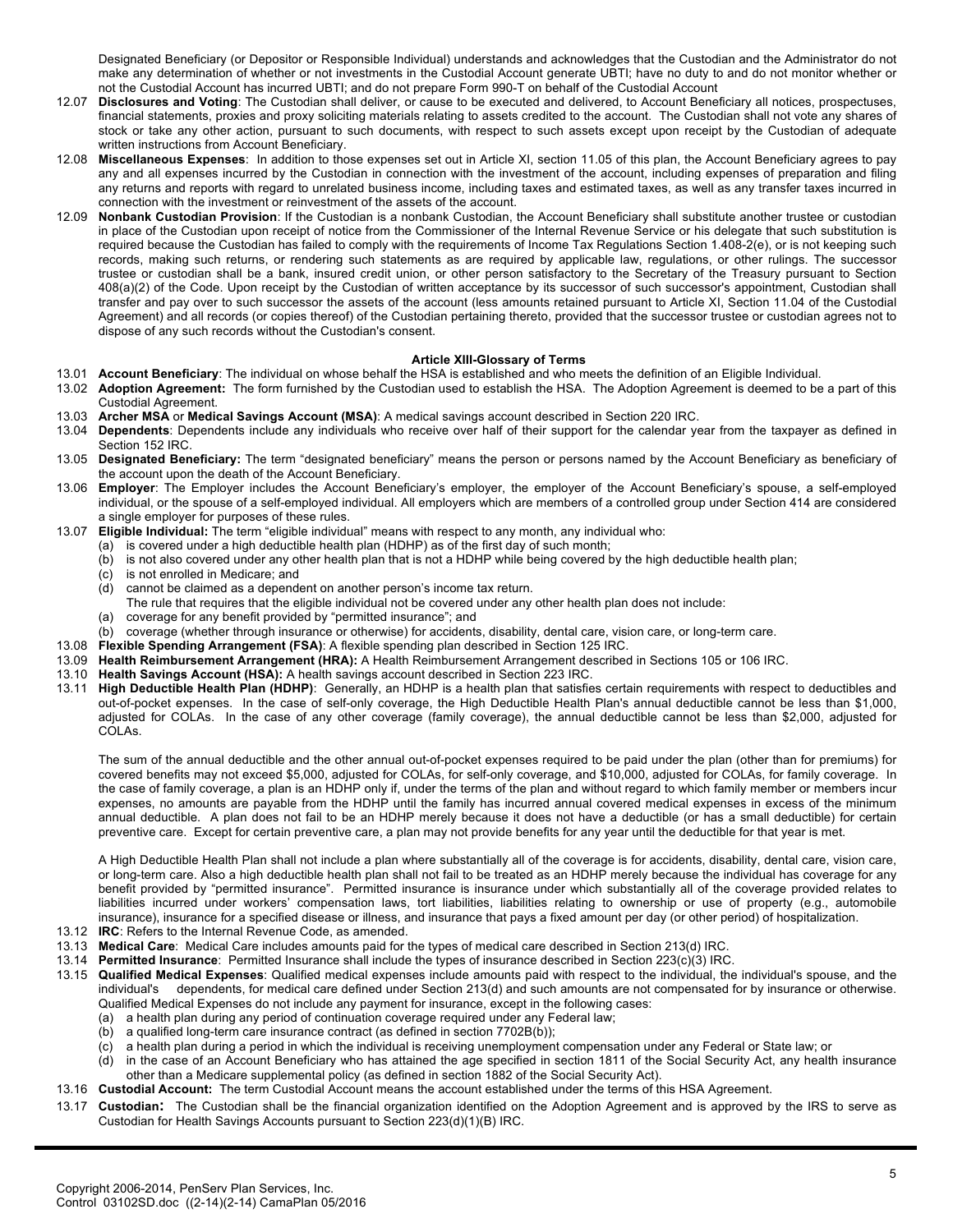# **What's New**

**Additional Tax Increased.** For tax years beginning after December 31, 2010, the additional tax on distributions not used for qualified medical expenses increases from 10% to 20%.

## **General Instructions**

*Section references are to the Internal Revenue Code.*

## **Purpose of Form**

Form 5305-C is a model custodial account agreement that has been approved by the IRS. An HSA is established after the form is fully executed by both the account owner and the custodian. The form can be completed at any time during the tax year. This account must be created in the United States for the exclusive benefit of the account owner.

Do not file Form 5305-C with the IRS. Instead, keep it with your records. For more information on HSAs, see Notice 2004-2, 2004-2 I.R.B. 269, Notice 2004-50, 2004-33 I.R.B. 196, Publication 969, Health Savings Accounts and Other Tax-Favored Health Plans, and other IRS published guidance.

#### **Definitions**

**Identifying Number.** The account owner's social security number will serve as the identification number of this HSA. For married persons, each spouse who is eligible to open an HSA and wants to contribute to an HSA must establish his or her own account. An employer identification number (EIN) is required for an HSA for which a return is filed to report unrelated business taxable income. An EIN is also required for a common fund created for HSAs.

**High Deductible Health Plan (HDHP).** For calendar year 2011, an HDHP for self-only coverage has a minimum annual deductible of \$1,200 and an annual out-of-pocket maximum (deductibles, co-payments and other amounts, but not premiums) of \$5,950. In 2012, the \$1,200 minimum annual deductible remains the same and the annual out-of-pocket maximum increases to \$6,050. For calendar year 2011, an HDHP for family coverage has a minimum annual deductible of \$2,400 and an annual out-of-pocket maximum of \$11,900. In 2012, the \$2,400 minimum annual deductible remains the same and the annual out-of-pocket maximum increases to \$12,100. These limits are subject to cost-of-living adjustments after 2012.

**Self-only coverage and family coverage** under an HDHP. Family coverage means coverage that is not self-only coverage.

**Qualified medical expenses.** Qualified medical expenses are amounts paid for medical care as defined in section 213(d) for the account owner, his or her spouse, or dependents (as defined in section 152) but only to the extent that such amounts are not compensated for by insurance or otherwise. With certain exceptions, health insurance premiums are not qualified medical expenses.

**Custodian.** A custodian of an HSA must be a bank, an insurance company, a person previously approved by the IRS to be a custodian of an individual retirement account (IRA) or Archer MSA, or any other person approved by the IRS.

#### **Specific Instructions**

**Article XI.** Article XI and any that follow it may incorporate additional provisions that are agreed to by the account owner and custodian. The additional provisions may include, for example, definitions, restrictions on rollover contributions from HSAs or Archer MSAs (requiring a rollover not later than 60 days after receipt of a distribution and limited to one rollover during a one-year period), investment powers, voting rights, exculpatory provisions, amendment and termination, removal of custodian, custodian's fees, state law requirements, treatment of excess contributions, distribution procedures (including frequency or minimum dollar amount), use of debit, credit, or stored-value cards, return of mistaken distributions, and descriptions of prohibited transactions. Attach additional pages if necessary.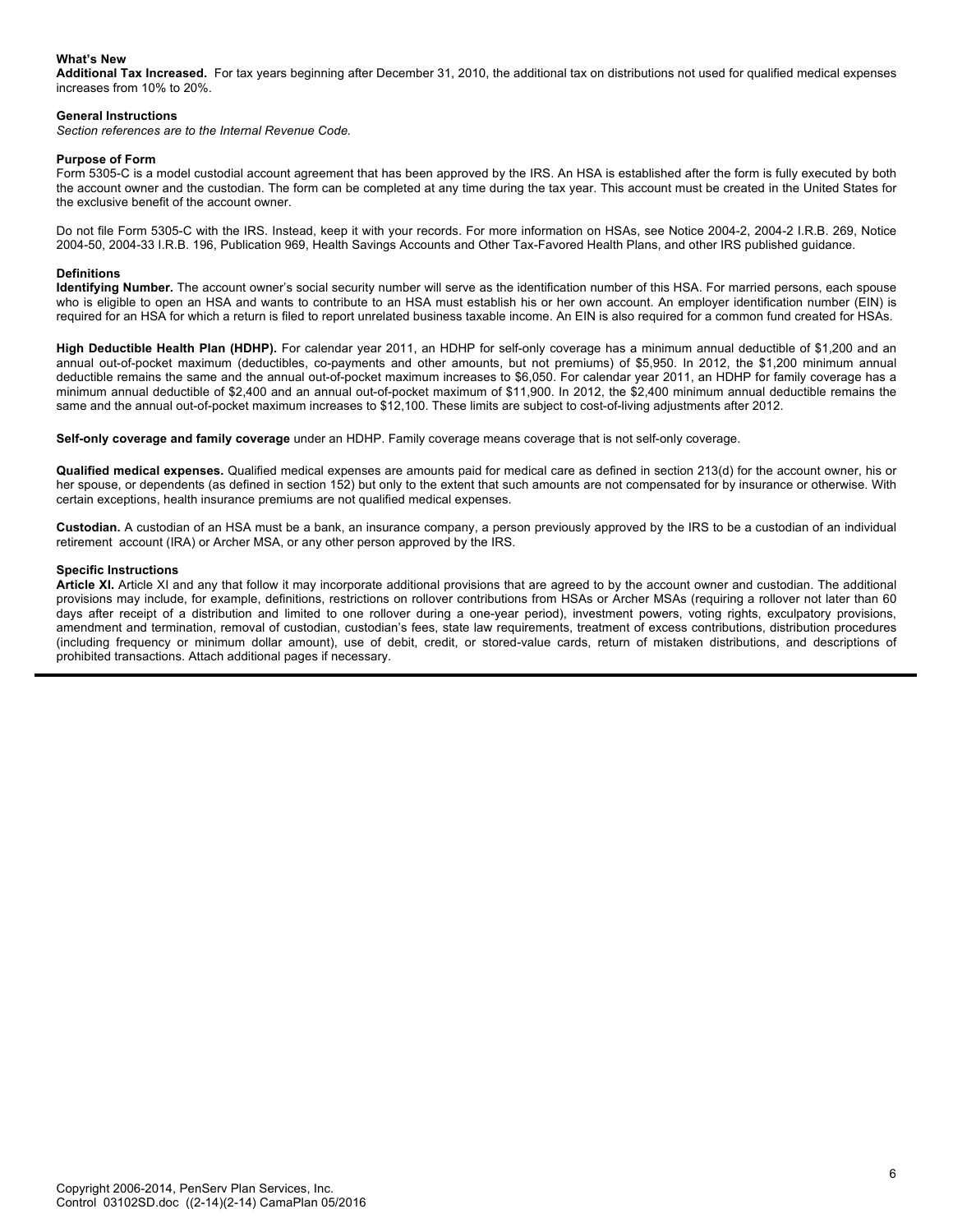# **GENERAL REQUIREMENTS OF AN HSA**

- Contributions must be made in cash, except for a rollover or transfer contribution from another HSA or Archer MSA and the Custodian accepts non-cash rollover or transfer contributions.
- For years prior to 2007, the annual regular contributions may not exceed the lesser of 100% of the annual deductible permitted under the Account Beneficiary's High Deductible Health Plan for such year or a specified dollar limit, subject to the monthly contribution limit explained later.
- For years beginning in 2007, the annual regular contributions may not exceed the specified dollar limit depending upon the HDHP's coverage (self-only or family), as adjusted for COLAs. These limits are explained later.
- Regular annual contributions for any taxable year may be deposited at any time during that taxable year and up to the due date for the filing of the Federal income tax return for that taxable year, no extensions. This generally means April 15th of the following year.
- The Custodian of an HSA must be a bank, insurance company or a person who is approved to act in such a capacity by the Secretary of the Treasury.
- No portion of the HSA funds may be invested in life insurance contracts.
- The interest in the HSA is nonforfeitable at all times.
- The assets in the HSA may not be commingled with other property except in a common trust fund or common investment fund.
- HSAs may not be invested in collectibles (as described in Section 408(m) of the Internal Revenue Code.) A collectible is defined as any work of art, rug or antique, metal or gem, stamp or coin, alcoholic beverage, or any other tangible personal property specified by the IRS. However, if the Custodian permits, specially minted US Gold and Silver bullion, coins and certain state-issued coins are permissible HSA investments.
- The assets of the HSA remain tax-exempt while the funds are in the Account.

# **WHO IS ELIGIBLE TO ESTABLISH AN HSA?**

Regular contributions can be made to an HSA for any taxable year if the individual is an "Eligible Individual". The maximum contribution will be based on the number of months the individual is covered under a qualifying high deductible health plan (HDHP) and meets the definition of an eligible individual. The Account Beneficiary is responsible for determining whether he or she is an Eligible Individual, whether the health plan is an HDHP and the amount of the annual HSA contributions. The HSA custodian or trustee may, but is not required to, require proof or certification that the Account Beneficiary is an eligible individual, including that the individual is covered by a health plan that meets all of the requirements of an HDHP.

# **DEFINITIONS**

## **Account Beneficiary**

The Account Beneficiary is the individual on whose behalf the HSA is established and maintained. The Account Beneficiary must be an "eligible individual" in order to make HSA contributions.

# **Archer MSA**

An Archer MSA is a Medical Savings Account described in section 220 of the Internal Revenue Code.

#### **Designated Beneficiary**

The person or persons named by the Account Beneficiary that will become entitled to the HSA balance upon the Account Beneficiary's death.

# **Employer**

Employers include the individual's employer, the spouse's employer, a self-employed individual, or the spouse of a self-employed individual. Employers that are members of a controlled group under Section 414 are considered a single employer for purposes of these rules.

#### **Eligible Individual**

The term "Eligible Individual" means, with respect to any month, any individual who:

- (a) is covered under a high deductible health plan (HDHP) as of the first day of such month;
- (b) is not also covered under any other health plan that is not a high deductible health plan while being covered by the high deductible health plan;
- (c) is not enrolled in Medicare; and
- (d) cannot be claimed as a dependent on another person's income tax return.

The rule that requires that the employee not be covered under any other health plan does not include:

- (a) coverage for any benefit provided by "permitted insurance" (See below for definition); and
- (b) coverage (whether through insurance or otherwise) for accidents, disability, dental care, vision care, or long-term care.

# **High Deductible Health Plan (HDHP)**

In the case of self-only coverage, the High Deductible Health Plan's annual deductible cannot be less than \$1,000, adjusted for COLAs. In the case of any other coverage (family coverage), the annual deductible cannot be less than \$2,000, adjusted for COLAs (see COLA chart below). The health plan's deductible cannot be less than:

|      | Self-only Coverage | <b>Family Coverage</b> |
|------|--------------------|------------------------|
| 2009 | \$1.150            | \$2,300                |
| 2010 | \$1.200            | \$2.400                |
| 2011 | \$1.200            | \$2.400                |
| 2012 | \$1.200            | \$2.400                |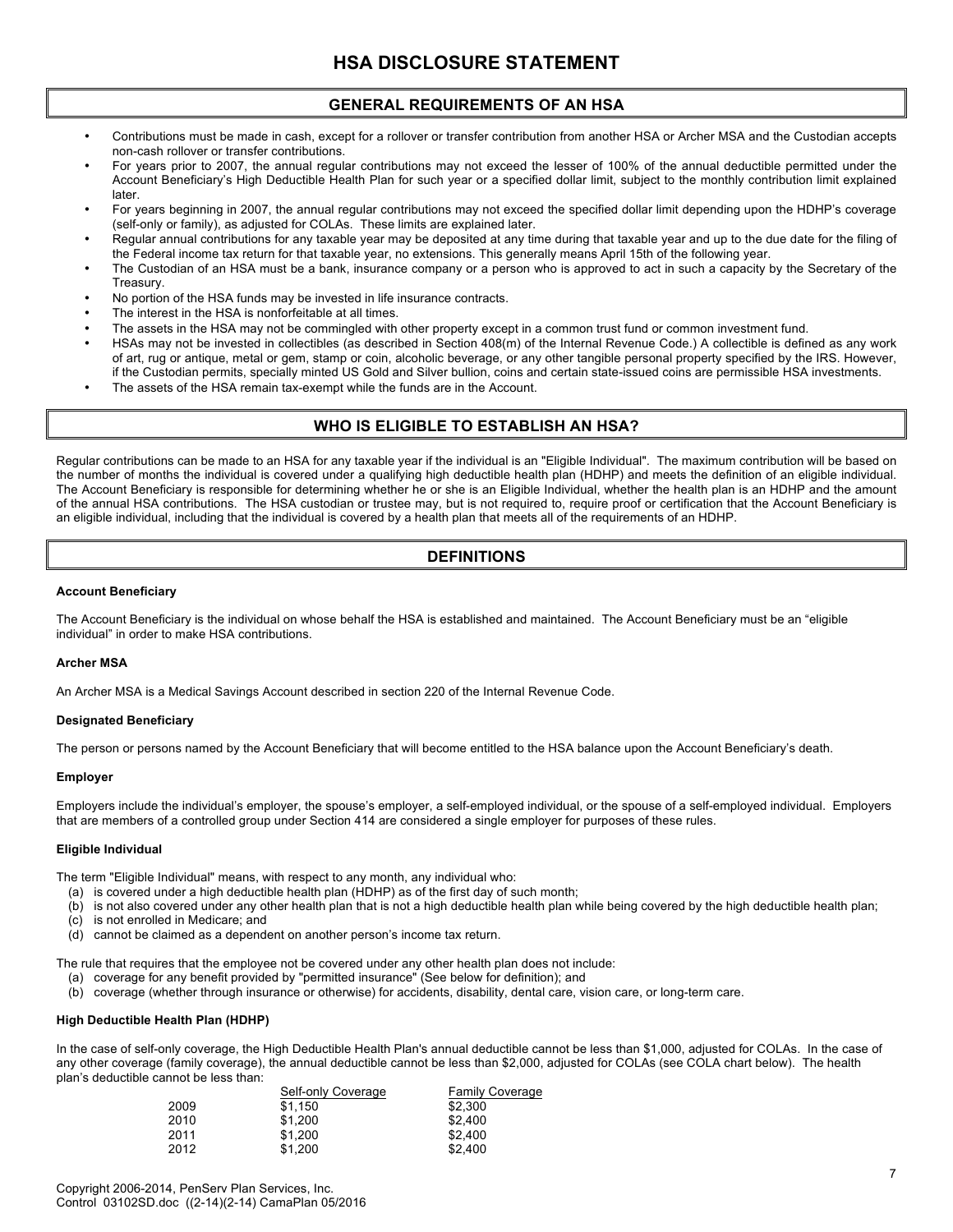| 2013 | \$1.250 | \$2,500 |
|------|---------|---------|
| 2014 | \$1.250 | \$2,500 |

The sum of the annual deductible and the other annual out-of-pocket expenses required to be paid under the plan (other than for premiums) for covered benefits may not exceed \$5,000, adjusted for COLAs, for self-only coverage, and \$10,000, adjusted for COLAs, for family coverage (see COLA chart below). The maximum out-of-pocket cannot exceed:

|      | Self-only Coverage | <b>Family Coverage</b> |
|------|--------------------|------------------------|
| 2009 | \$5,800            | \$11,600               |
| 2010 | \$5.950            | \$11.900               |
| 2011 | \$5.950            | \$11.900               |
| 2012 | \$6.050            | \$12.100               |
| 2013 | \$6,250            | \$12,500               |
| 2014 | \$6.350            | \$12,700               |

In the case of family coverage, a plan is an HDHP only if, under the terms of the plan and without regard to which family member or members incur expenses, no amounts are payable from the HDHP until the family has incurred annual covered medical expenses in excess of the minimum annual deductible. A plan does not fail to be an HDHP merely because it does not have a deductible (or has a small deductible) for certain preventive care (see below). Except for certain preventive care, a plan may not provide benefits for any year until the deductible for that year is met.

A High Deductible Health Plan shall not include a plan where substantially all of the coverage is for accidents, disability, dental care, vision care, or longterm care. Also a high deductible health plan shall not fail to be treated as an HDHP merely because the individual has coverage for any benefit provided by "permitted insurance" (see below).

Generally, an HDHP cannot provide any benefits for any year until the deductible for that year is satisfied.

## **Permitted Insurance**

Permitted insurance is insurance under which substantially all of the coverage provided relates to liabilities incurred under workers' compensation laws, tort liabilities, liabilities relating to ownership or use of property (e.g., automobile insurance), insurance for a specified disease or illness, and insurance that pays a fixed amount per day (or other period) of hospitalization.

# **Preventive Care Safe Harbor**

IRS Notice 2004-23 provides a "safe harbor" for preventive care benefits allowed to be provided by a HDHP without satisfying the minimum deductible requirements. An HDHP may provide preventive care benefits without a deductible or with a deductible below the minimum annual deductible. Preventive care includes, but is not limited to, the following:

- Periodic health evaluations, including tests and diagnostic procedures ordered in connection with routine examinations, such as annual physicals.
- Routine prenatal and well-child care.
- Child and adult immunizations.
- Tobacco cessation programs.<br>• Obesity weight-loss programs
- Obesity weight-loss programs.
- Screening services that are more fully described in the Appendix of Notice 2004-23

However, preventive care does not generally include any service or benefit intended to treat an existing illness, injury, or condition. Also, the determination of whether health care that is required by State law to be provided by an HDHP without regard to a deductible is "preventive" for purposes of the exception for preventive care under section 223(c)(2)(C) will be based on the standards set forth in Notice 2004-23 and other IRS guidance, rather than on how that care is characterized by State law.

# **Transitional Relief for Coverage Under HDHP and Separate Plan for Drug Benefits**

IRS Revenue Ruling 2004-38 provides that if an individual is covered by both an HDHP that does not cover prescription drugs and by a separate prescription drug plan (or rider) that provides benefits before the minimum annual deductible of the HDHP has been satisfied, such individual is not eligible to establish an HSA and cannot make contributions to an HSA. The result is the same if the prescription drug benefit is provided as a benefit under a health plan (and not separately) or as a benefit for the individual under the spouse's plan.

If a separate prescription drug plan (or rider) does not provide benefits until the minimum annual deductible of the HDHP has been satisfied, or the drug plan is part of an HDHP and subject to the minimum annual deductible, the individual is an eligible individual for purposes of establishing and making contributions to an HSA.

Because of the short period between the enactment of HSAs and its effective date, many employers and health insurance providers have been unable to modify the benefits provided under their existing health plans to conform to the requirements of an HDHP. Consequently, the IRS provides transitional relief to this rule in Revenue Procedure 2004-22. For months before January 1, 2006, an individual who would otherwise be an "eligible individual", but is covered by a prescription drug benefit before the minimum annual deductible under the HDHP is satisfied, will continue to be an "eligible individual" and may make contributions to an HSA based on the annual deductible of the HDHP. This transitional relief expires on January 1, 2006.

# **Special Rules for Network Plans**

In the case of a plan using a network of providers, special rules apply. A network plan is a plan that generally provides more favorable benefits for services provided by its network of providers than for services provided outside of the network. In the case of a plan using a network of providers, the plan does not fail to be an HDHP solely because the out-of-pocket expense limits for services provided outside of the network exceeds the maximum annual out-of-pocket expense limits allowed for an HDHP.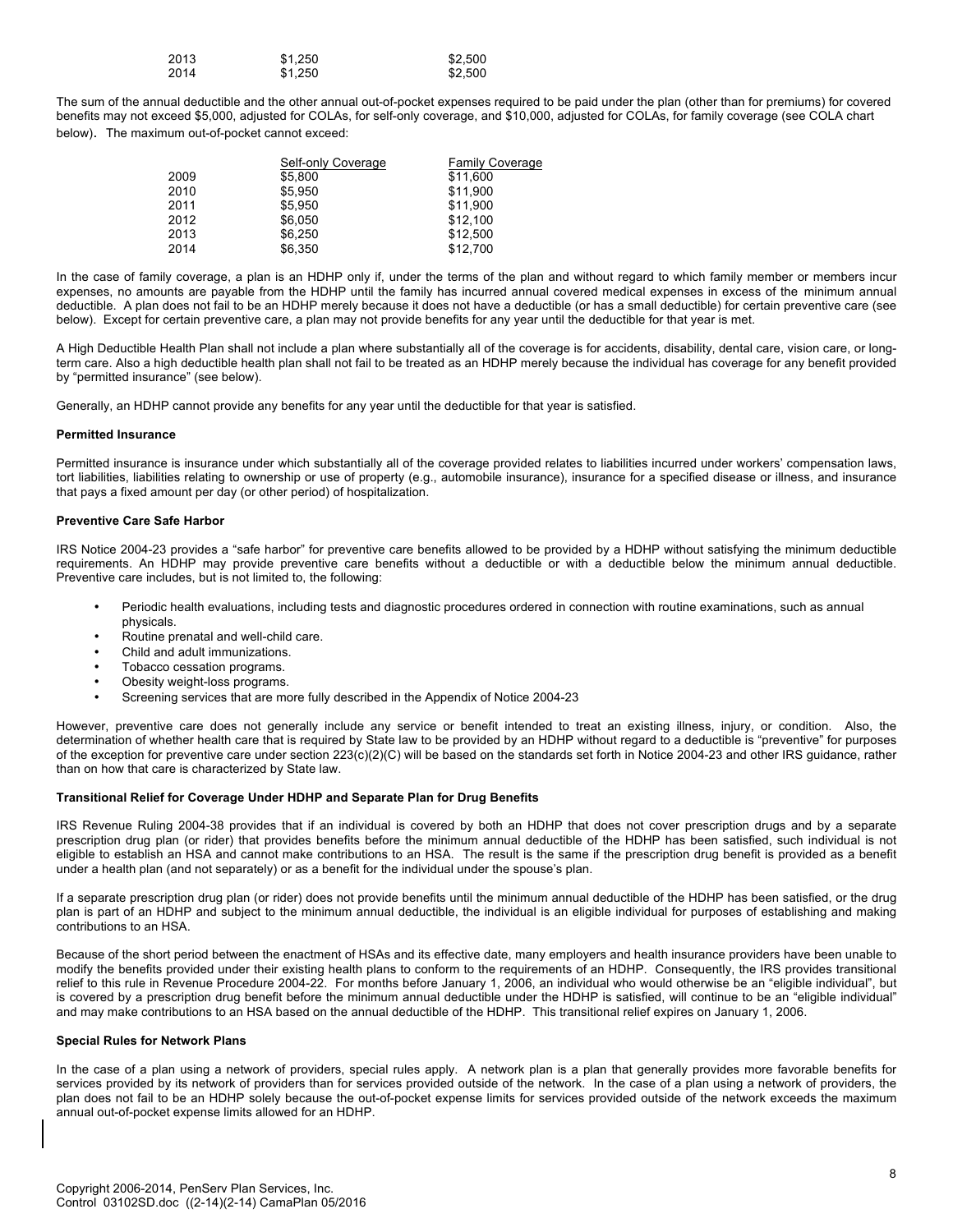# **Qualified Medical Expenses**

Qualified medical expenses include amounts paid with respect to the Account Beneficiary, the Account Beneficiary's spouse, and the Account Beneficiary's dependents, for medical care defined under section 213(d) and such amounts are not compensated for by insurance or otherwise.

To be "qualified medical expenses", such expenses must be incurred only after the HSA has been established. However, IRS Notice 2004-25 provides a transitional rule for calendar year 2004 only. Under this transitional rule, eligible individuals who establish an HSA on or before April 15, 2005, may pay or reimburse on a tax-free basis an otherwise qualified medical expense if the qualified medical expense was incurred on or after the later of: (1) January 1, 2004, or (2) the first day of the first month that the individual became an eligible individual.

Generally, qualified medical expenses shall not include payment for insurance. Exceptions to this rule include any expense for coverage under:

- (a) a health plan during any period of continuation coverage required under Federal law (COBRA);
- (b) a qualified long-term care insurance contract (as defined in section 7702B(b) IRC); or
- (c) a health plan during a period in which the individual is receiving unemployment compensation under any Federal or State law.

For individuals over age 65, premiums for the following health insurance may also be paid from the HSA:

- (a) Medicare Part A
- (b) Medicare Part B
- (c) Medicare HMO
- (d) Employee's share of employer-sponsored health insurance
- (e) Employer-sponsored retiree health insurance

However, premiums for Medigap policies are not qualified medical expenses.

# **Medical Care**

Amounts for medical care that can be paid from an HSA include:

- (a) the diagnosis, cure, mitigation, treatment, or prevention of disease, or for the purpose of affecting any structure or function of the body;
- (b) for transportation primarily for and essential to medical care referred to above; or
- (c) Amounts paid for certain lodging while away from home primarily for and essential to medical care, if such medical care is provided by a physician in a licensed hospital or medical care facility and there is no significant element of personal pleasure, recreation, or vacation in the travel away from home. The amount is limited to \$50 per night per individual.

The term medical care does not include cosmetic surgery.

## **Compensation**

Compensation shall not include amounts paid to an HSA, if it is reasonable to believe that such contributions can be excludable from income under Section 106(b).

#### **Spouse and Dependent**

Dependent includes any of the following individuals who receive over half of their support for the calendar year from the taxpayer and is not being claimed as a dependent on another taxpayer's return:

- (a) Son or daughter, or a descendent of either;
- (b) Stepson or stepdaughter;
- (c) Brother, sister, stepbrother, or stepsister;
- (d) Father or mother, or ancestor of either;
- (e) Stepfather or stepmother;
- (f) Son or daughter of a brother or sister;
- (g) Brother or sister of the father or mother;
- (h) Son-in-law, daughter-in-law, father-in-law, mother-in-law, brother-in-law, or sister-in-law; or
- (i) An individual (other than an individual who at any time during the year was the taxpayer's spouse) who, for the taxable year of the taxpayer, has as his/her principal place of residence, the home of the taxpayer and is a member of the taxpayer's household.

The terms brothers and sisters include half-blood relatives. A child shall include a legally adopted child, a child who is placed in the taxpayer's home by an authorized placement agency for legal adoption, a foster child.

A dependent does not include an individual who is not a citizen of the US or of a country contiguous to the US. This does not include a child who is legally adopted by a US taxpayer.

In December 2013, the IRS issued Notice 2014-1, which specifically addresses the definition of a spouse for the purposes of determining HSA contribution limits for tax years beginning in 2013 and forward. Beginning with the 2013 tax year, a same-sex married couple who are treated as married for federal tax purposes will be subject to the joint deduction limit for HSA contributions (\$6,450 for 2013, \$6,550 for 2014). If the combined contributions of each spouse for 2013 exceed the family coverage deduction limitation, the excess amount may be distributed from the HSAs of one or both spouses no later than their tax filing deadline. Any such excess contributions that remain undistributed as of the due date for the filing of the spouse's tax return (including extensions) will be subject to excise taxes under section 4973.

# **CONTRIBUTIONS**

#### **Source of Regular Contributions**

Cash contributions can either be made by an eligible individual, by any other person on behalf of an eligible individual, or by the employer of an employee who is an eligible individual. Unlike Archer MSAs, contributions to an HSA can be made by any of the above during the same year.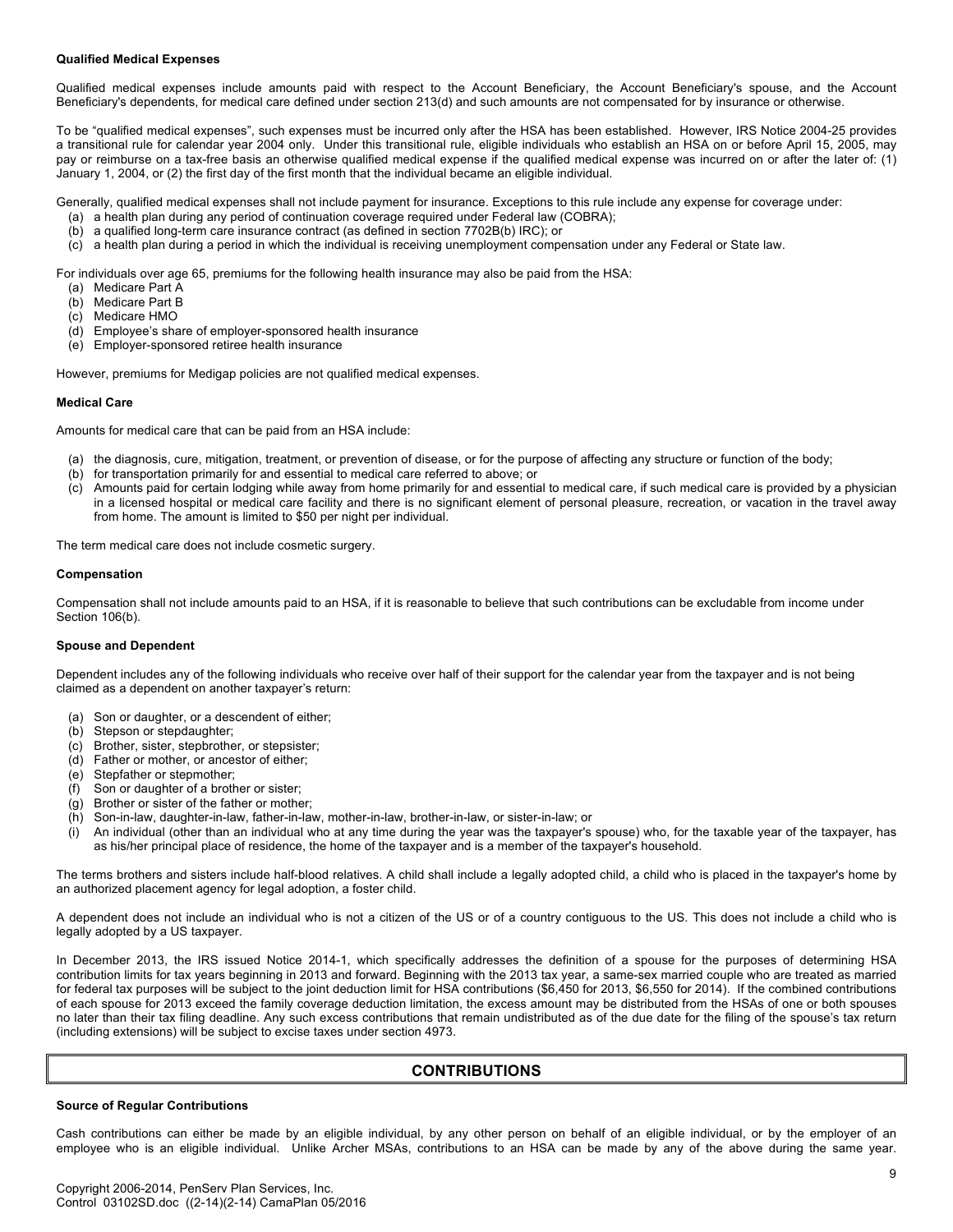Contributions made by another person are treated as if made by the Account Beneficiary. Regular HSA contributions are contributions other than rollover contributions or transfers from another HSA or Archer MSA, a mistake of fact reimbursement, or a one-time transfer from an FSA or HRA that are treated as a rollover contribution explained later. HSA contributions must be reduced by aggregate contributions to an Archer MSA. The same annual contribution limit applies regardless of whether the contributions are made by the individual, the individual's employer or another person. If an individual has more than one HSA, the aggregate annual contributions to all of the individual's HSAs are subject to the limit. After an individual has enrolled in Medicare, further contributions, including catch-up contributions, are no longer allowed. The monthly limit for such individual beginning the first month such individual is enrolled in Medicare shall be zero.

#### **Contribution limits for 2004 through 2006**

The maximum annual cash contribution is the sum of the limits determined separately for each month that the Account Beneficiary is an eligible individual. The maximum monthly contribution is the lesser of 100% of the annual deductible under the qualifying HDHP, or the maximum dollar limit divided by twelve.

## **HSA Contribution Limits beginning for 2007**

Beginning for contributions made for 2007 and thereafter, an eligible individual's annual HSA contribution limit is the specified maximum dollar limit, regardless of the health plan's deductible amount. This provision permits eligible individuals to make higher HSA contributions when the health plan's deductible amount is lower than the specified dollar limits.

#### **Maximum Dollar Limit**

| Self-only Coverage | <b>Family Coverage</b> |
|--------------------|------------------------|
| For 2004, \$2,250  | For 2004, \$4,500      |
| For 2005, \$2,650  | For 2005, \$5,250      |
| For 2006, \$2,700  | For 2006, \$5,450      |
| For 2007, \$2,850  | For 2007, \$5,650      |
| For 2008, \$2,900  | For 2008, \$5,800      |
| For 2009, \$3,000  | For 2009, \$5,950      |
| For 2010, \$3,050  | For 2010, \$6,150      |
| For 2011, \$3,050  | For 2011, \$6,150      |
| For 2012, \$3.100  | For 2012, \$6.250      |
| For 2013, \$3,250  | For 2013, \$6,450      |
| For 2014, \$3.300  | For 2014, \$6,550      |
|                    |                        |

These dollar limits are adjusted for cost-of-living increases, rounded to the nearest increment of \$50.

#### **Partial Year Coverage under Qualifying HDHP**

Prior to 2007, an eligible individual's annual contribution limit was based upon the number of months during the year that the individual was actually covered under a qualifying high deductible health plan (HDHP). For example, if the individual began HDHP coverage on July 1<sup>st</sup> and the HDHP's deductible amount was \$2,000, the individual's contribution limit for that year was \$1,000 (\$2,000/12  $X$  6 = \$1,000). However, the HDHP's deductible amount was not prorated. Consequently, the eligible individual still had to reach the HDHP's \$2,000 deductible before the health plan would pay any benefits.

Beginning for contributions made for 2007 and thereafter, if an eligible individual is covered under the HDHP during the last month of the year, the individual is eligible to make the full HSA contribution, depending upon the type of coverage under the HDHP (self-only or family). This provision, therefore, "deems" that the individual was covered under the HDHP for the entire year and thus permits the individual to make the full contribution regardless of the actual number of months he was covered under the HDHP.

For example, an individual becomes enrolled under his company's HDHP with self-only coverage in December 2012. His 2012 HSA contribution limit is \$3,100 even though he was covered under the HDHP for only one month during 2012.

However, in order to use this rule, the individual must continue coverage under the HDHP during the "testing period". Otherwise, the amount contributed in excess of the amount that could have been contributed under the monthly-limitation rule is subject to tax, plus an additional tax equal to 10%. This tax applies for the year when the individual ceases to be eligible to make HSA contributions, except due to death or becoming disabled. The testing period begins the last month of the taxable year and ends on the last day of the  $12<sup>th</sup>$  month following such month.

#### **Prorating Still Applies in Some Cases**

Prorating the contribution limit in accordance with the monthly-limitation rule still applies if the eligible individual does not remain covered under the HDHP for the entire year. For example, an eligible individual is covered under a qualifying HDHP with self-only coverage from January through June of 2012. This individual's contribution limit for 2012 is \$1,550 (\$3,100/12 X 6 = \$1,550).

#### **Catch-up Contributions**

For the Account Beneficiary (and spouse who is covered under the HDHP) who reaches age 55 before the end of a taxable year, an additional cash contribution may be made each year as follows:

2004: \$500 2005: \$600 2006: \$700 2007: \$800 2008: \$900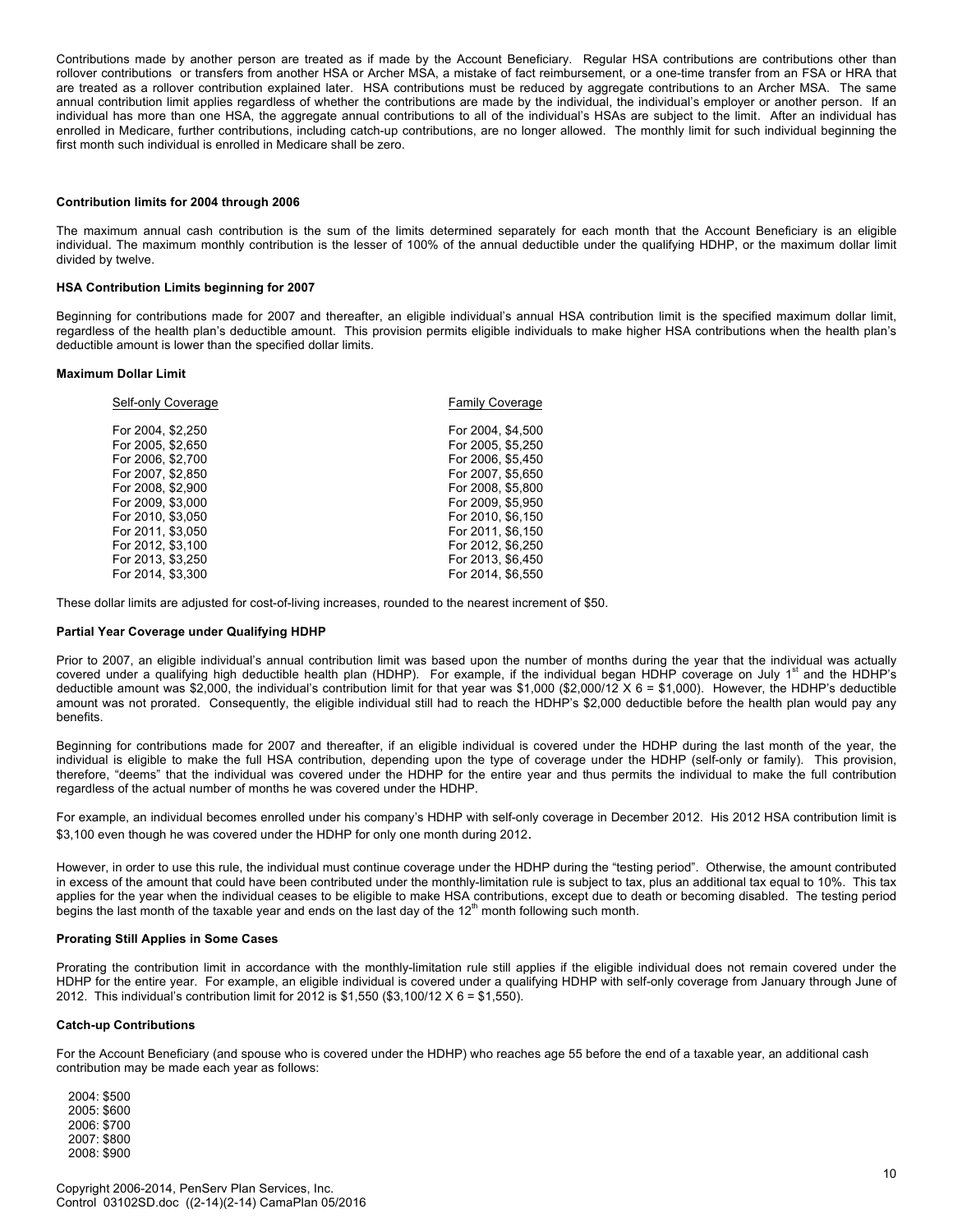2009 and thereafter: \$1,000 (not subject to cost-of-living increases).

Catch-up contributions are also computed on a monthly basis. After an individual has enrolled in Medicare, further contributions, including catch-up contributions, are no longer allowed.

Annual HSA contributions must be made in cash (except as noted below) and may be made by an eligible individual, any other person on behalf of an eligible individual, or the employer of an eligible individual during any given year. Rollover and/or transfer contributions may be made in cash or in kind.

# **Qualified HSA Funding Distribution**

Beginning for contributions made for 2007 and thereafter, a special one-time, tax-free transfer from an IRA to an HSA is permitted. This one-time transfer counts toward the eligible individual's HSA contribution limit for the year of the transfer.

Prior to 2007, if an IRA owner wanted to use the money in an IRA to make an annual HSA contribution, the distribution from the IRA was taxable and subject to the 10% additional tax if the individual was under the age of 59%. Prior law did not provide for a tax-free transfer from an IRA to an HSA.

Beginning for annual HSA contributions made for 2007 or thereafter, an HSA-eligible individual may make an irrevocable once-in-a-lifetime, tax-free "Qualified HSA Funding Distribution" from an IRA to an HSA, subject however to strict requirements. The amount of the HSA funding distribution must be made in the form of a trustee-to-trustee transfer from the IRA to the HSA. The amount of the transfer cannot exceed the maximum HSA contribution limit for the year that the amount is transferred. Consequently, this one-time transfer from an IRA to an HSA counts toward the individual's total HSA contribution limit for the year depending upon the type of coverage under the HDHP (self-only or family).

However, a special rule applies in the year of the initial transfer. If the individual has self-only coverage under the HDHP and makes a transfer under this rule from an IRA to an HSA, and then changes to family coverage under the HDHP in that same year, an additional transfer can be made to bring the individual up to the amount of the family coverage contribution limit, but must do so in the same year. Also, the IRA cannot be a SEP or SIMPLE.

This one-time transfer is different from the one-time transfer from an FSA or HRA discussed later. Whereas the FSA or HRA transfer does not count against the individual's HSA contribution limit for the year, a transfer from the individual's IRA does count toward the HSA contribution limit. Also, the amount transferred cannot be deducted as an HSA contribution because the amount transferred is not a taxable distribution from the IRA. Moreover, unlike the FSA or HRA transfers, there is no deadline to make this one-time transfer from an IRA to an HSA. The amount transferred from the IRA to the HSA will be treated as coming first from the taxable portion of the IRA. Thus, this will be an exception to the normal pro-rata taxation rules applicable to traditional IRAs.

However, if the individual ceases to be an HSA-eligible individual during the "testing period", the amount transferred is taxable and subject to the 10% additional tax if the individual is under the age of 59½ unless the individual dies or becomes disabled. For this purpose, the testing period begins with<br>the month in which the qualified HSA funding distribution is contri

## **Other General Rules**

HSA contributions may be made regardless of whether the eligible individual has compensation. The HSA contribution limit is reduced by any contributions for the year to an Archer MSA. If the Account Beneficiary has more than one HSA, the aggregate of all contributions are subject to the contribution limit.

The taxpayer reports all contributions and distributions by submitting Form 8889 with his or her income tax return. If a penalty is due because of an excess contribution, Form 5329 must be completed in addition to Form 8889.

# **Married Individuals**

Jointly-owned HSAs are not permitted. An HSA is established by or on behalf of an eligible individual.

In the case of eligible individuals who are married to each other, if either spouse has family coverage, both are treated as having family coverage. If each spouse has family coverage under a separate health plan, both spouses are treated as covered under the plan with the lowest deductible. The total contribution limit for the spouses is divided equally between the spouses, unless they agree on a different division. The family coverage limit is reduced by any contribution to an Archer MSA. However, both spouses may make the catch-up contributions for individuals age 55 or over without exceeding the family coverage limit. There is no formal method specified how a married couple agrees on a different division of the total contribution amount. If only one spouse is an eligible individual, only that spouse may contribute to an HSA.

# **Timing of HSA Contributions**

HSA contributions must be made for a calendar year no later than the due date for filing the taxpayer's Federal income tax return for such calendar year, not including extensions. Contributions for the taxable year can be made in one or more payments. The maximum contribution may be made on the first day of the year.

# **Deduction Permitted If Contribution made by Eligible Individual or Another Individual**

If an eligible individual makes a contribution to an HSA, or another individual makes a contribution on behalf of an eligible individual, an "above-the-line" deduction is permitted by the eligible individual for the taxable year equal to an amount which is the aggregate amount paid in cash during such taxable year to an HSA, subject to the contribution limit. However, if the HSA eligible individual makes the one-time, tax-free transfer from an IRA to fund the HSA for the year, no deduction is permitted with respect to the amount transferred. Contributions made by an employer within the contribution limits of the HSA are not deductible by the eligible individual, but rather treated as employer-provided coverage for medical expenses and are excluded from income. HSA contributions are deductible whether or not the eligible individual itemized deductions. An individual who may be claimed as a dependent on another person's tax return is not an eligible individual and may not deduct contributions to an HSA. HSA rules are applied without regard to community property laws.

# **Employer Contributions to HSA**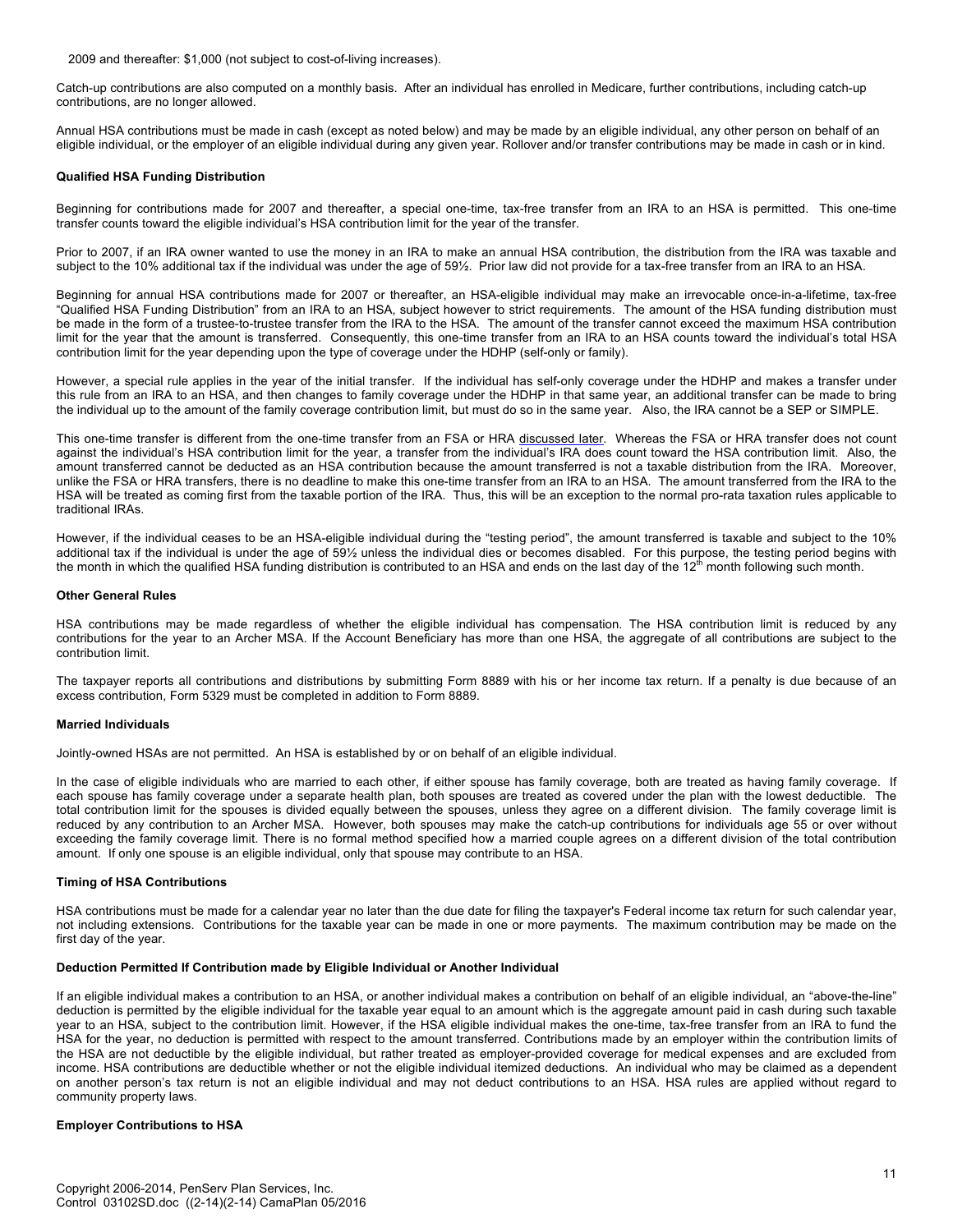Employer contributions to an HSA are not included in the compensation of the employee. The employer treats the HSA contributions as employerprovided coverage for medical expenses under an accident or health plan. The employer must report the amount of the HSA contribution on the employee's W-2 Form in accordance with IRS instructions for that form. Employer contributions to an HSA are not subject to withholding from wages for income tax purposes or subject to FICA, FUTA or the Railroad Retirement Tax Act. Contributions to an employee's HSA through a cafeteria plan are treated as employer contributions. In this case, the employee cannot deduct employer HSA contributions on his or her Federal income tax return as HSA contributions or as medical expense deductions under section 213.

If the employer chooses to make HSA contributions, then the employer is required to make comparable HSA contributions for all participating employees (i.e., eligible employees with comparable coverage) during the same period. A comparable HSA employer contribution is (1) the same dollar amount or (2) the same percentage of the annual deductible under the high deductible health plan covering the employees divided into groups of "comparable coverage".

Comparable coverage can vary between self-only coverage, family coverage and part-time employees. A part-time employee means an employee who customarily works less than 30 hours per week. The comparability rule does not apply to amounts rolled over from an employee's HSA or Archer MSA, or to contributions made through a cafeteria plan.

If employer contributions do not comply with the comparability rule during a period, then the employer is subject to an excise tax equal to 35% of the aggregate amount contributed by the employer to HSAs for that period.

# **Employer Contributions to an Employee's HSA Do Not Constitute an "ERISA" Plan**

The Labor Department's Employee Benefits Security Administration issued Field Assistance Bulletin No. 2004-01 that rules that HSAs generally will not constitute an employee welfare benefit plan for purposes of Title I of ERISA. As noted in the FAB, HSAs are personal health care savings vehicles rather than a form of group health insurance so long as the establishment of the HSA is completely voluntary on the part of the employee and the employer does not: (1) limit the ability of the eligible individual to move their funds to another HSA; (2) impose conditions on the utilization of HSA funds; (3) make or influence the investment decisions with respect to funds contributed to an HSA; (4) represent that the HSAs are an employee welfare benefit plan established or maintained by the employer; or (5) receive any payment or compensation in connection with the HSA.

# **EXCESS CONTRIBUTIONS**

Generally an excess HSA contribution is any contribution made for a taxable year that exceeds the contribution limits, and such excess contribution is subject to a 6% excise tax on the principal amount of the excess each year until the excess is corrected. Excess HSA contributions are not deductible by the individual if made by or on behalf of the individual. Excess HSA contributions made by the individual's employer are included in the gross income of the employee.

**Withdrawing Excess By Tax Filing Due Date** - This 6% excise tax may be avoided, if the excess amount plus the earnings attributable to the excess are distributed by the individual's tax filing deadline including extensions for the year *for which* the excess contribution was made, and no deduction is taken for such excess amount. If the excess is corrected in this manner, the principal amount of the excess returned is not taxable; however, the earnings attributable to the excess are taxable in the year in which the distribution is received. Such earnings are also subject to the 20% additional tax unless another exception applies.

Excess contributions made for one taxable year can be carried over to subsequent years, in order of time, subject to the subsequent year's contribution limit. The 6% excise tax is applied each year on the uncorrected excess amount as of the end of each taxable year.

# **ROLLOVER HSAs**

**Rollover Contributions** – Rollover contributions are permitted from another HSA or Archer MSA. A rollover from another HSA or Archer MSA is any amount received from one HSA or MSA and rolled over to an HSA. The entire amount received from the first HSA or MSA is not required to be rolled over. However, any amount not rolled over will be taxed at ordinary income tax rates for Federal income tax purposes, and may be subject to an additional 20% tax if the distribution does not meet one of the exceptions.

The following special rules also apply to rollovers between HSAs, or from an Archer MSA to an HSA:

- The rollover must be completed no later than the 60th day after the day the distribution was received.
- A total distribution is not required from the distributing HSA or MSA in order to make a rollover contribution into another HSA.

If a rollover is made from an HSA or MSA to an HSA, another rollover cannot be made until 12 months has passed since the first rollover. If a second rollover is made before the 12-month period has expired, such subsequent rollover cannot be treated as a tax-free rollover, and thus will be considered a taxable distribution.

If an HSA is inherited by another person due to the death of the Account Beneficiary, no rollover is permitted unless the spouse of the decedent is the designated beneficiary.

Rollovers from any other type of account (such as IRAs, health reimbursement arrangements, or health flexible spending arrangements) to an HSA are not permitted.

# **One-Time Transfer from an FSA or HRA to an HSA**

Unused amounts in a Health Flexible Spending Arrangement (FSA) are forfeited at the end of each year. Balances in Health Reimbursement Arrangements (HRAs) are amounts solely funded by the employer and employees do not contribute to the HRA.

Under the Tax Relief and Health Care Act of 2006, an HSA-eligible individual may make a one-time, tax-free transfer from an FSA or HRA to an HSA called a "qualified HSA distribution". The amount transferred is limited to the lesser of (1) the balance in the FSA or HRA on September 21, 2006; or (2) the balance in the FSA or HRA on the date of the transfer. Also, this one-time transfer must be done on or before December 31, 2011.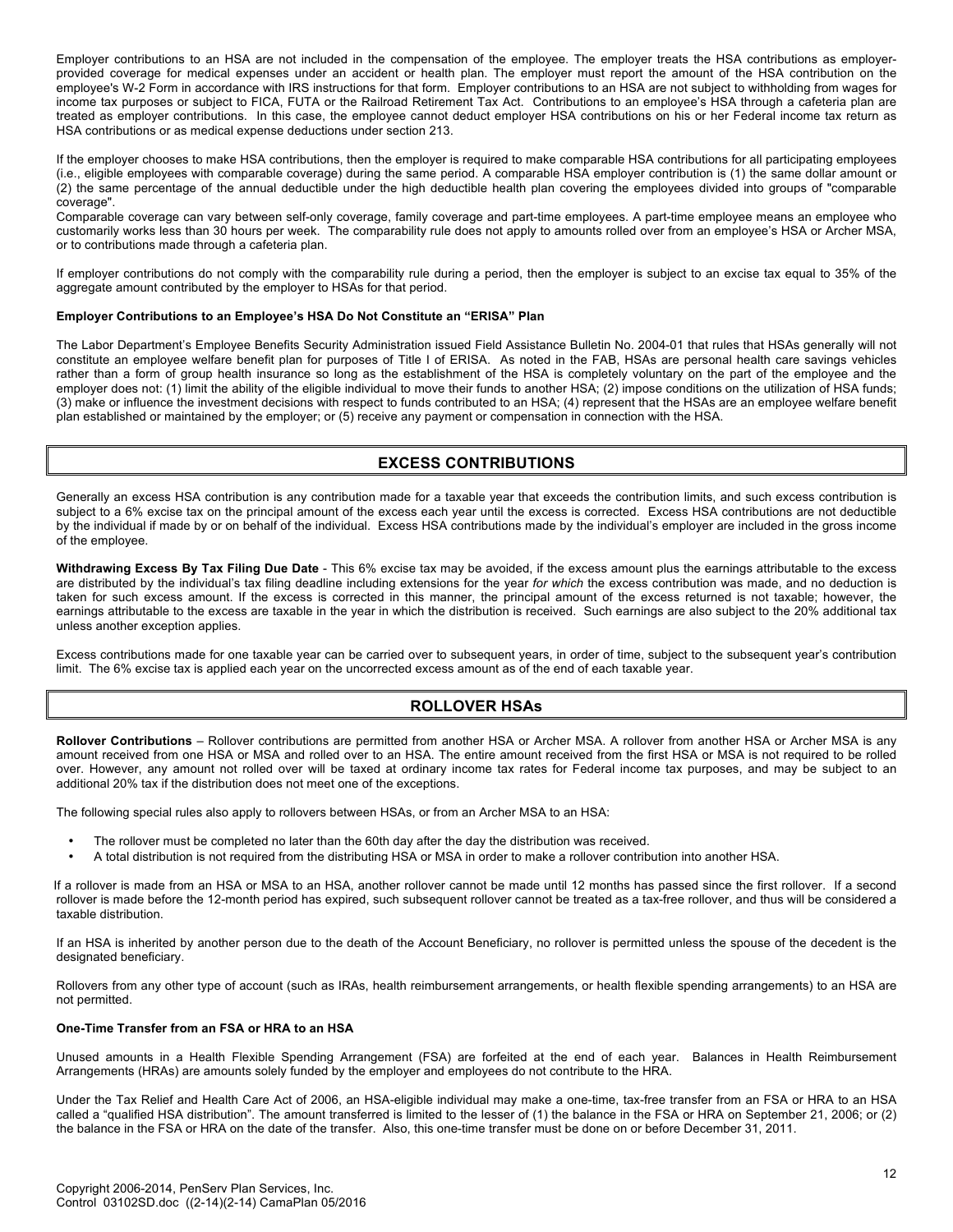The transferred amount is treated as a rollover contribution to the HSA and thus does not reduce the HSA-eligible individual's HSA contribution limit for the year of the transfer. The amount transferred from the FSA or HRA to the HSA must be made directly by the employer to the trustee or custodian of the HSA. This provision applies only to existing FSAs or HRAs on September 21, 2006. An FSA or HRA established after September 21, 2006, would have had a balance of zero on September 21, 2006, consequently having zero eligible to make this one-time transfer contribution.

If the HSA-eligible individual makes this one-time transfer from an FSA or HRA to an HSA, but then ceases to be an HSA-eligible individual at any time during the "testing period", the amount transferred will be taxed and subject to an additional 10% tax for the year the individual ceases to be HSAeligible. This taxation does not apply if the individual dies or becomes disabled. For this purpose, the testing period begins with the month in which the qualified HSA distribution is transferred to the HSA and ends on the last day of the  $12<sup>th</sup>$  month following such month. The amount transferred is treated as an employer contribution made to the employee's HSA, and therefore is not deductible by the employee.

# **TRANSFERS**

A direct transfer of all or a portion of funds is permitted from this HSA to another HSA or from another HSA or MSA to this HSA. Transfers do not constitute a distribution since the funds are not treated as received. The monies are transferred directly to the new custodian or trustee. Direct transfers are not subject to the 60-day period or the 12-month rule described above under "Rollover HSAs".

If all or a portion of an HSA is transferred to a former spouse's HSA under a divorce decree (or under a written instrument incident to divorce) or separation instrument, the HSA Account Beneficiary will not be deemed to have made a taxable distribution, but merely a transfer. The portion so transferred will be treated at the time of the transfer as the HSA of the Account Beneficiary's spouse or former spouse.

Special rules apply to a one-time transfer from an FSA or HRA to an HSA. Such transfer is treated as a rollover as described under "Rollover HSAs."

Special rules apply to a one-time transfer from an IRA to an HSA. Such transfer is treated as a regular contribution for the year of the transfer as described earlier under "Contributions".

# **DISTRIBUTIONS**

#### **Distributions – In General**

Distributions from an HSA are permitted at any time. The custodian or trustee may, in its own discretion, permit payments from this HSA through any of the following:

- (a) Payments made directly to the Account Beneficiary;
- (b) Payments made directly to the medical service provider;
- (c) Check writing capabilities; or
- (d) Debit, credit or stored-value cards.

The Account Beneficiary may request a distribution from the HSA as qualified medical expenses are incurred, or may periodically reimburse himself or herself from the HSA for qualified medical expenses that have been incurred and paid by the individual.

HSAs generally are not subject to withholding with the exception of the required withholding for certain expatriates. See IRS Form 8854.

#### **Taxation of Distributions**

Any amounts distributed from an HSA for qualified medical expenses of the Account Beneficiary, his or her spouse, or dependents *are not* included in the Account Beneficiary's gross income for the year and *are not* subject to any additional income tax. Amounts in an HSA can be used for qualified medical expenses and will be excludable from gross income even if the individual is not currently eligible for contributions to the HSA.

Any amounts distributed from an HSA that are not used to exclusively pay for qualified medical expenses of the Account Beneficiary, his or her spouse, or dependents *are* included in the gross income of the Account Beneficiary. Also, such distributions will be subject to an additional 20% income tax unless another exception applies.

Exceptions to the additional income tax include:

- (a) Distributions due to the Account Beneficiary becoming disabled (defined under section 72(m)(7) IRC)
- (b) Distributions made to the designated beneficiary(ies) upon the death of the Account Beneficiary.
- (c) Distributions made to a taxpayer after such individual becomes eligible for Medicare. (The age specified in section 1811 of the Social Security Act. This is currently age 65.)
- (d) Distributions from an HSA that are subsequently rolled over to another HSA within 60 days after the day of receipt of the distribution and meet the other requirements for a Rollover HSA.

Distributions are not required to begin at age 70½.

The Account Beneficiary is solely responsible for determining the taxability or non-taxability of any distribution from an HSA. IRS Form 8889 is filed by the taxpayer to report contributions to an HSA, distributions from an HSA, or an acquisition of interest in an HSA because of the death of the account beneficiary.

# **Death of the Account Beneficiary**

Upon the Account Beneficiary's death, any balance remaining in the HSA becomes the property of the designated beneficiary named in the HSA instrument as the designated beneficiary of the account.

If the Account Beneficiary designated his or her spouse as the designated beneficiary, the surviving spouse shall be automatically treated as the Account Beneficiary of the HSA after the original Account Beneficiary's death. This means that when the Account Beneficiary dies, if the surviving